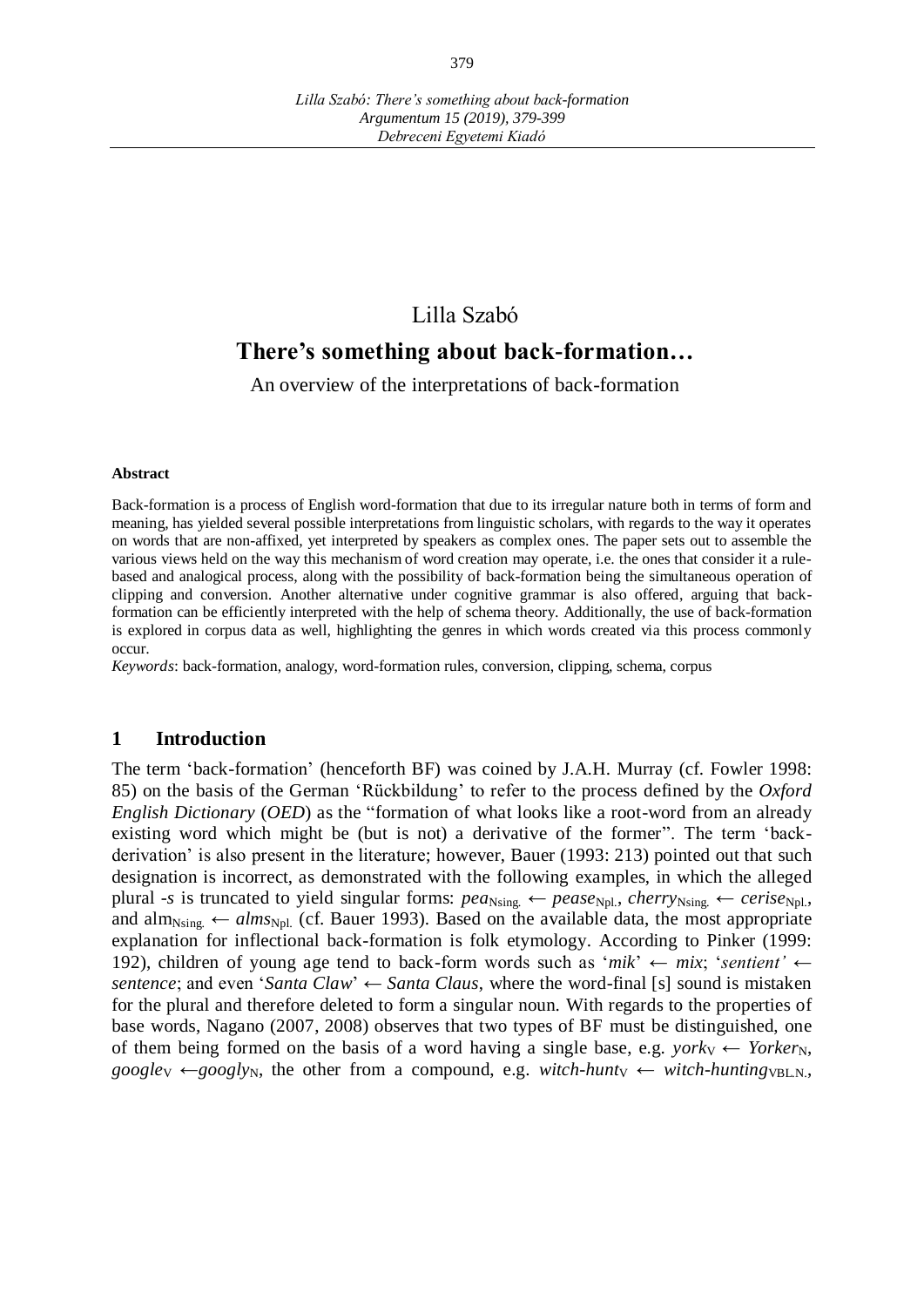$mirror-write_V \leftarrow mirror-writer_N$ <sup>1</sup>. She also notes that among back-formed words, V $\leftarrow$ N/A is the most frequent pattern.

Additionally, a topic that cannot be ignored in connection with BF is whether it is a synchronic process, or it is only of diachronic importance. The most often cited statement commenting on the topic is that BF "has diachronic relevance only" (Marchland 1969: 39). However, this can be disproved on different grounds. It is true that for speakers of English it is not relevant which word was formed before, except if the particular word is a fairly new formation (e.g. *hotter*<sub>N</sub> (1991) ← *hotting*<sub>VBLN</sub> (1991), *gobsmack*<sub>V</sub> (1987) ← *gobsmacked*<sub>A</sub> (1985)). Nevertheless, there are several views that challenge Marchand's (1960, 1969) stance on the exclusive diachronic relevance of back-formation. One of them, contrary to what Marchand (1960, 1969) claims, is that BF is a synchronically productive means of wordformation (Bauer 1993: 230). This is supported by the findings of Martsa (2012), who says that the formation of verbs from nouns and adjectives is an instantiation of the synchronic relevance of BF.

There have been numerous scholarly attempts to describe the underlying mechanisms regarding BF. There are two main trends researchers of BF have tended to subscribe to: one of them claims that BF is a rule-based process, whereas the other idea is that BF is analogydriven. Linguists viewing BF as a rule-based process seem to belong to two groups, one of them consisting of those (e.g. Aronoff 1976, Adams 1987) who consider BF as the reversing of a word-formation rule (henceforth WFR). The other rule-governed interpretation comes from Haspelmath (2002) who claims that BF is not as unusual as it is often thought to be, for it is similar to affixation, only in this case an affix is not added but subtracted. Plag (2005), Katamba (2003) and Martsa (2011, 2012) define back-formation in terms of analogy; Marchand (1969: 309), whose work has provided a starting point for numerous observations on morphology also mentions a few back-formed word-pairs that may have been formed on the basis of analogy, e.g. *resurrecty*  $\leftarrow$  *resurrection<sub>N</sub>*. Finally, an alternative interpretation by Nagano (2007, 2008) proposes that BF can be interpreted as the result of the joint operation of conversion and clipping. As it will be demonstrated, numerous interpretations of BF fail to account for the mechanism of the process because of the restrictions imposed on wordformation by the respective theories themselves. The present paper operates within the means of cognitive grammar (hereafter CG); therefore, an attempt is made to interpret BF within the enterprise of CG as proposed by Langacker (1987) and Taylor (2002). It is argued that the mechanism of BF and the apparent discrepancies between form and meaning in terms of BF can be accounted for with the CG framework, or more specifically, with the help of schemas. Moreover, the use of back-formed words in present-day language is also addressed by presenting corpus data on back-formed verbs, which is the most populous group of backformed words in English, extracted from the online edition of the *Oxford English Dictionary*  (*OED*).

The paper is organised as follows. Section 2 describes the views that consider BF as a rule governed process; firstly, the group of scholars who define BF as process that reverses rules, followed by those who claim that affixes are simply deleted by BF. Section 3 surveys the way BF is explained through analogy. Section 4 argues for the merging of rules and analogy and presents BF in terms of schemas. A corpus linguistic study on English verbs formed with BF is presented in Section 5. The sixth, and final, section provides a conclusion for the paper.

<u>.</u>

<sup>1</sup> Štekauer (2000: 71) notes that Jespersen identified other attributes for BF; such an attribute is, for instance, that along with the subtraction of the end of a word, there are instances where the first part of the word is deleted, e.g.  $atom_{yN}$  ←  $an\text{-}atom_{yN}$ ,  $plosive_N$  ←  $explosive$ .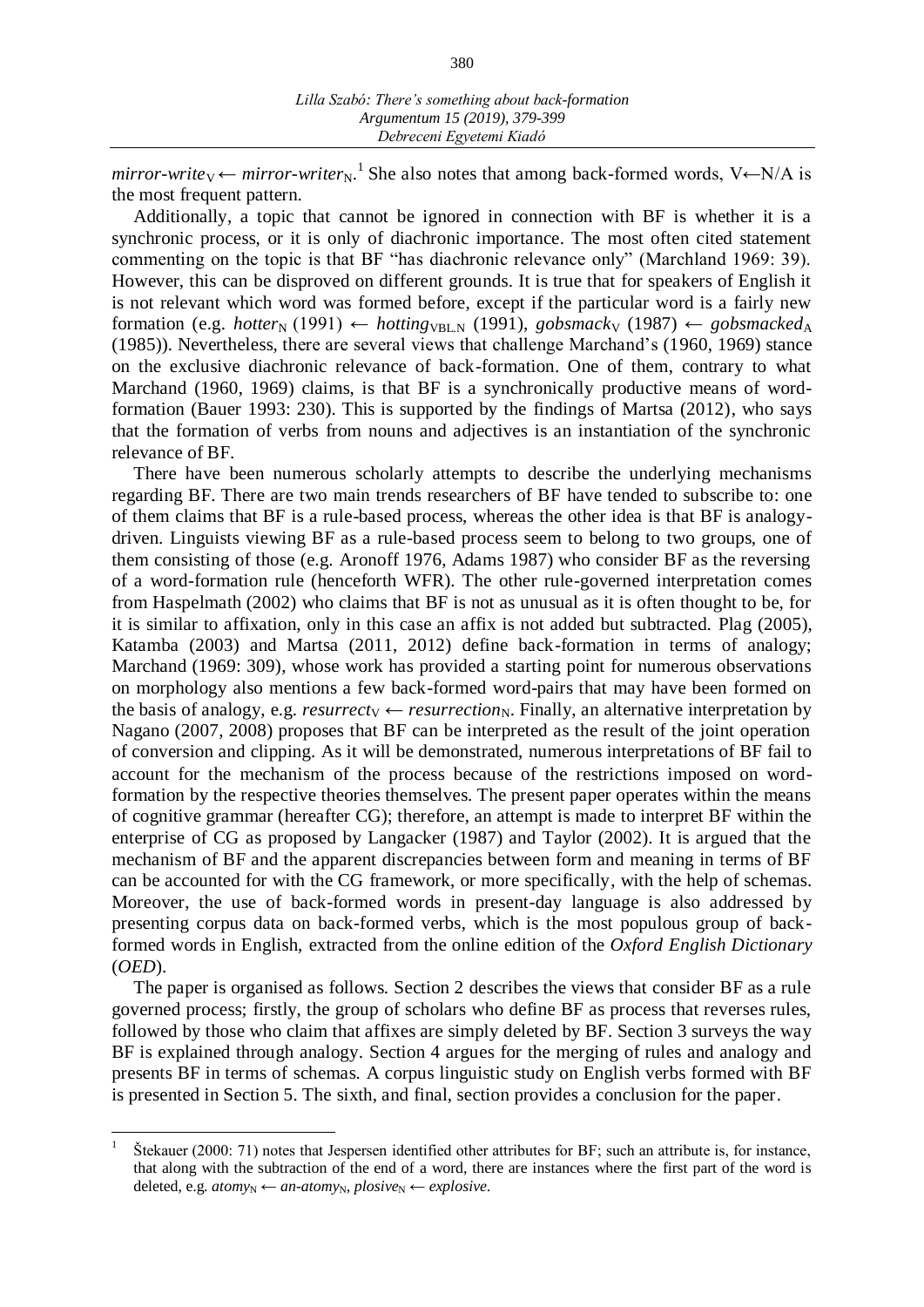#### **2 Back-formation rules?**

The present paper operates within the realm of CG; hence in line with Langacker (1987), the postulation of rules is not considered to be necessary. Nevertheless, a survey of the most common interpretations of BF from a rule-based perspective is offered to demonstrate that a rule of BF is difficult to subscribe to even within linguistic descriptions allowing for rules. Regardless of the linguistic approach we observe, there are rather different or even controversial interpretations of BF (Martsa 2011). A source of difficulty in describing BF may arise from the tendency that "concatenation is the preferred formal operation in both morphology and syntax" (Goldsmith 2009: 138). The following discussion draws on Martsa's (2011, 2012) account on how to approach the theories assigned to BF within various paradigms.

### *2.1 Reversing rules*

In the corresponding literature, assumptions have been made in favour of considering BF rule-based. Two of these theories will be taken into consideration here: on one of them BF is the reversing of a particular WFR; on the other, BF, because of its similarity to suffixation, is a more 'ordinary' process than it is generally thought. As it will turn out, these theories can be challenged on different grounds.

The first position to discuss is "that backformation occurs when the formative process from base word to derived word is seen to be reversed" (Adams 1987: 105). A similar view is held by Aronoff (1976: 27) who makes the explicit claim that BF is the reversing of a WFR. Commenting on reversing rules, Nagano (2007: 41) notes that there are several instances of the subtraction of suffixes that are not productive anymore, e.g. *peeve* $\vee$   $\leftarrow$  *peevish*<sub>A</sub>, *salve*<sub>V</sub>  $\leftarrow$  *salvage*<sub>N</sub>. If it is assumed that once a rule becomes unproductive and as a result of this, words formed by it become lexicalized (cf. Bauer 1993: 49), this rule is not supposed to be available for regressive application, unless non-productive rules are also accessible for BF, which is not conceivable within the limits of a rule-based approach (Bauer 1993: 231–232). Nagano's (2007: 43) next remark concerns the accuracy of the idea of a reversing rule. This idea, so she argues, seems to ignore the categorial properties of the suffixes. The BF *stupend*<sub>V</sub> ← *stupendous*<sup>A</sup> is a case in point, since as Martsa (2011: 194) observes  $-ous$  is not applied for deriving adjectives from verbs.

Concerning the semantic change accompanying BF, Nagano's (2007: 44–45) objection to viewing BF as the reversing of a WFR is that in semiotic terms it creates 'anti-iconic' words. This means that the subtraction of an element of a word would have to be accompanied by the subtraction of semantic content as well, but it does not happen (Martsa 2011: 195). By way of illustration, *vacuum-clean*<sub>V</sub> does imply the meaning of *vacuum-cleaner*<sub>N</sub>, as it can be paraphrased as 'cleaning with a vacuum-cleaner'.

In sum, the analyses of BF as a process that can reverse WFRs appears to be problematic from several perspectives, namely that it would need to have access to unproductive rules and BF would have to have the capability of overwriting existing WFRs.

#### *2.2 Throwing affixes away?*

Nagano's (2007: 45) other observation concerning the theory of BF being a rule-based process rests on Haspelmath's (2002: 168) argumentation. Haspelmath points out that BF is not as complicated as it is generally thought, and words like *burgley*, *peddley* and *sculpty* are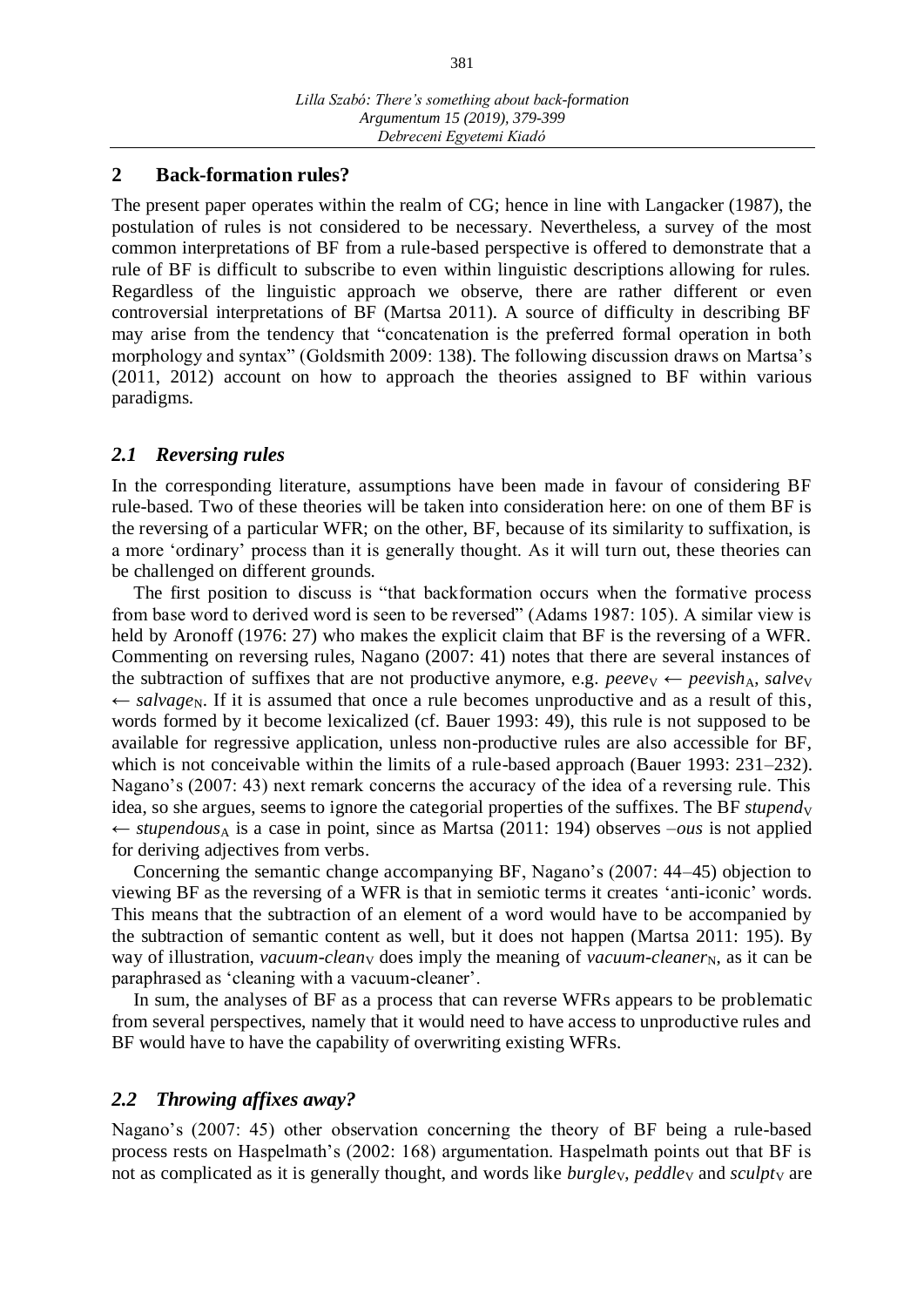simply formed irregularly, i.e. "the new lexeme was formed by simultaneous subtraction of form (the suffix /-ər/) and meaning ('agent noun')", only this formation happens in the less productive direction. This definition raises several problems, one of them being that it ignores the anti-iconic nature of BF, i.e. that the back-formed word involves the agentive meaning of its base. Therefore, the meaning of *burgley*, Marchand (1969: 393) notes, can only be described as 'act as a burglar'.

Another interpretation of BF as a kind of affixation, in fact an 'anti-affixation', is based on the use of a bi-directional rule suggested by Haspelmath (2002: 169) within the framework of word-based morphology, in which, as Nagano (2007: 45) explains complex words (cf. *singer*, *walker*, *speaker*, etc.) and simple words (cf. *sing*, *walk*, *speak*, etc.) are both listed in the lexicon with their categorial specifications. The fact that these two sets of words are related formally and semantically can be captured by the so-called bi-directional morphological correspondence rule (Nagano 2007: 45). This is illustrated in Figure 1, where the schematic correspondence between word pairs such as *sing*/*singer*, *walk*/*walker*, *speak*/*speaker* is described (cf. Nagano 2007:45):

↔

*Figure 1. Bi-directional morphological correspondence rule (Nagano 2007: 45)*

If a new word arises fitting the left-hand side of the schema, it may happen that in accordance with the rule illustrated by the figure, a word matching the right-hand side, also arises (e.g.  $fax_V \rightarrow^*faxer_N$ ; Nagano 2007: 46). The assumption can be made that BF also operates according the schema described in Figure 1 with the proviso that only in the other direction, i.e. from right to left and vice versa as in the case of  $faxy \rightarrow *faxer_N$ . This is possible, because the schema in Figure 1 allows for processes in both directions. Moreover, according to Nagano (2007: 48) this interpretation makes it easier to comprehend the semantics of BF, because it "describes a symmetric relation between two classes of forms". Bi-directionality helps to account for those back-formed words that are formed by the subtraction of a now unproductive suffix, as in a word-based approach, productivity as such is not an issue. What is important in bi-directionality is the possibility of postulating binary sets of words serving as schemas for further formations. Given the advantages of such schemas, it must be noted that the problem of observing categorial properties of suffixes and the problem of deleted, though in effect non-existent, suffixes are not resolved. By way of illustration, Nagano (2008: 177) cites *liaison*<sub>N</sub> and its back-formed counterpart, which she claims to be problematic because *on* cannot be considered as a suffix to which a regular pattern of verbs and nouns belongs.

#### *2.3 Conversion + clipping = back-formation?*

Drawing on Marchand (1960, 1969), Nagano (2007, 2008) suggests that BF may be interpreted as a combination of conversion and clipping. Nagano (2008) grasps the idea of conversion (e.g.  $beggar_N \rightarrow_V$ , Martsa 2013: 135) as 'relisting' lexical items. BF in her view is considered as a 'formal adjustment' that is triggered by morphosyntax. The argument is based on Marchand's (1960) account on conversion and BF. While Nagano (2008) refutes the idea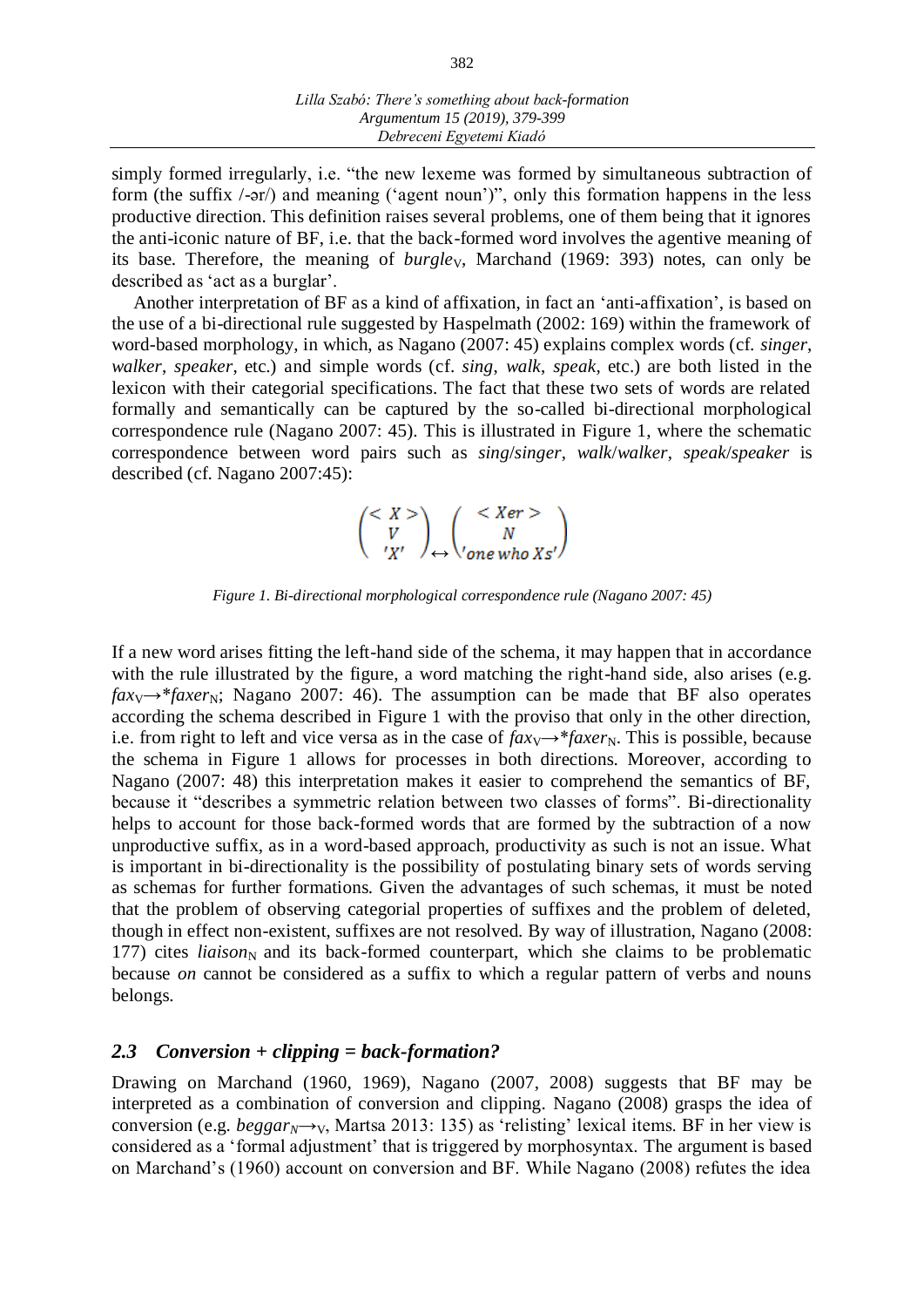of a 'zero-morpheme' proposed by Marchand (1960), she adopts that in semantic terms, BF and conversion are identical. To support this hypothesis, Nagano (2008: 183) assembles a list of words undergoing conversion or BF that she categorises in the same semantic groups, e.g. *cashy* and *jelly* both belong to 'Goal'. In this vein, Nagano (2008: 185) declares BF as a 'subtype' of conversion.

Furthermore, Nagano (2008) claims that BF considered as conversion and formal readjustment can account for problems the models of BF as reversing rules and affix-deletion meant. One of these is that under Nagano's (2008) hypothesis, there is no need for a BFmodel as in this interpretation the category change is caused by relisting as opposed to deleting an affix; hence, examples that were not satisfactory because of non-productive WFRs, the ignorance of categorial selectional features or the truncation of non-affixal segments are possible to account for as category-expression is the primary drive behind the deletion of certain elements of words (Nagano 2008: 186–187). For example, Nagano (2008) argues that phonology can play a role in the selection of truncated elements as *bolshy*, backformed from *Bolshevik*<sub>N</sub> sounds more similar to verbs. Moreover, Nagano (2008) claims that the anti-iconicity of BF is also resolved, as under this explanation of BF, it is non-iconic as conversion and the truncation of elements is solely a formal operation, having no effect on the semantics of words. Nagano (2008: 189–215) lists several similarities that she believes connect BF and conversion, such as the above-mentioned semantic parallelism.

However, Martsa (2011, 2012) finds Nagano's (2007) initial suggestion, namely that BF results from the joint operation of conversion and clipping not feasible, as he regards conversion as a rule-governed, and clipping a non-rule-governed process that cannot function in parallel from a methodological perspective. Although Nagano (2008) refers to the truncation of certain elements (e.g. the aforementioned –*on*) in back-formed words as a formal adjustment that eliminates clipping as a process one needs to account for, to operate as an identical process to BF, conversion would need to be non-rule-governed (Nagano 2008: 184). However, Martsa (2013) identifies rules of conversion that may contradict Nagano's (2008) claim of conversion being a random process. To give an example, Martsa (2013: 263– 286) specifies six different types of verbs that can be grasped by rules, e.g. "If *N* denotes an entity *E* which is put in entity *F*, then *V* converted from *N* can be used to mean putting *E* in *F*"; he adds that "*spice* the food" or "*cream* the coffee" demonstrate this rule.

#### **3 Back-formation and analogy**

This section presents several arguments favouring the description of BF as an analogical process. A brief overview of the accounts of BF as an analogical process is followed by its possible interpretation within the cognitive linguistic framework.

#### *3.1 Back-formation as an analogical process*

Bauer (2005: 13) observes that according to Saussure (1969: 228), only complex words can be the sources of analogy, because a specific pattern must be based on some property that can be repeated. For example, *trialogue*<sub>N</sub> was formed after the analogy of *dialogue*<sub>N</sub>, as *di*- was misinterpreted as marking 'two'. In like manner, Koefoed and van Marle (2000: 1579) exemplify one aspect of reinterpretation whereby a simplex word is interpreted as if it was a complex one with BF. Their examples of back-formed words of this type include often cited instances such as *edity*  $\leftarrow$  *editor<sub>N</sub>, sculpty*  $\leftarrow$  *sculptor<sub>N</sub>, peddley*  $\leftarrow$  *peddler<sub>N</sub>. This*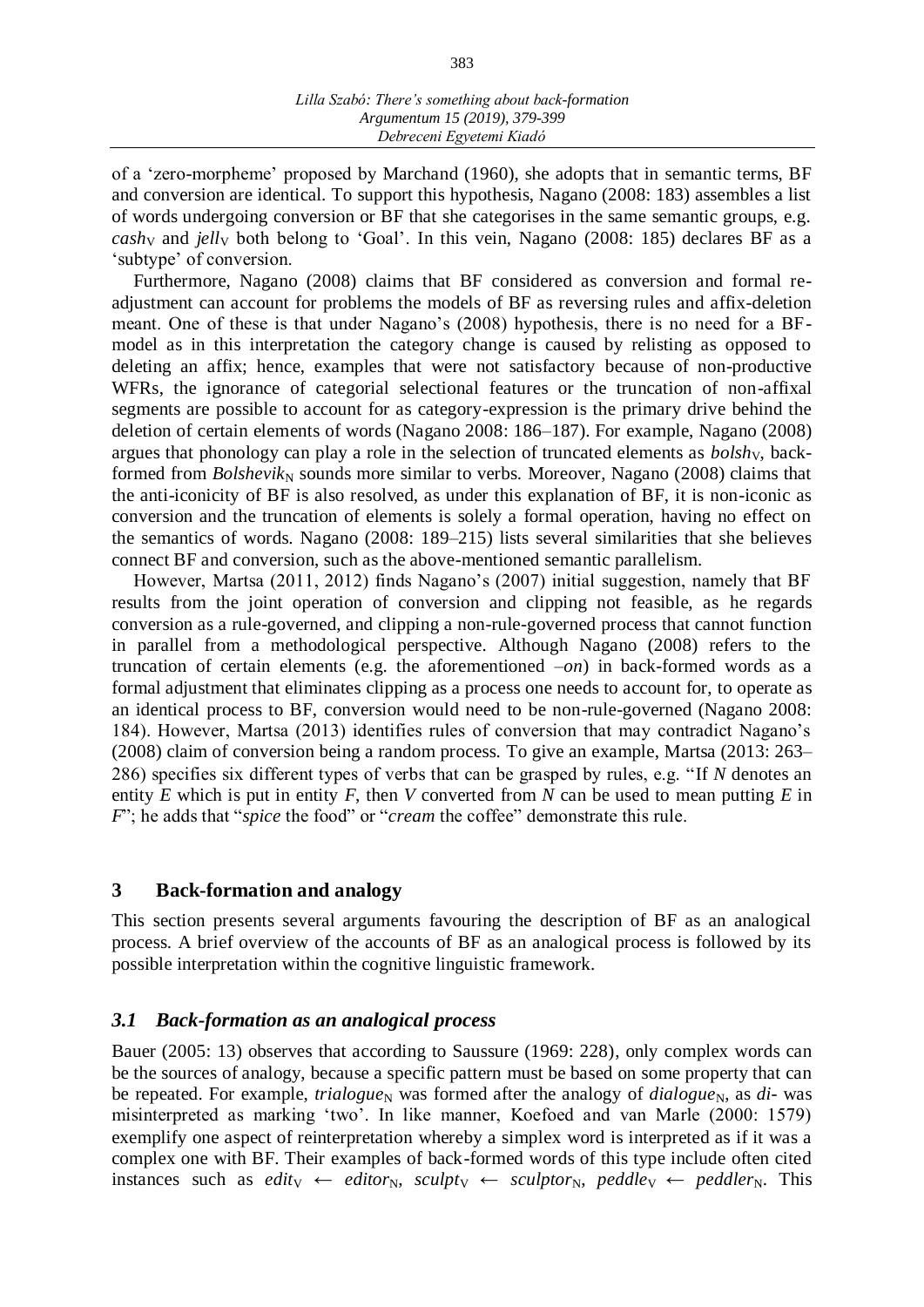correspondence between analogy and BF may be of key importance, because if Saussure's view is accepted along with Jespersen's (1954: 537–538) similar view of BF as 'metanalysis',<sup>2</sup> it seems that the core mechanism of analogy can be detected in BF as well. The rules specified above do not require reanalysis; traditionally, in the majority of cases an affix attaches to a base if certain preconditions are given. As demonstrated above, in BF these preconditions are ignored.

A further interpretation favouring the analogical nature of BF is based on Bybee's (2010: 73) view of analogy. Certain aspects of analogy proposed by her may be relevant for the understanding of BF as an analogic process. One of them is that analogy can be connected only with lexicalised items; there are instances of back-formed word pairs in the case of which hundreds of years passed between the documentation of the original and the backformed components, cf. *sidle*<sub>V</sub> (1697)  $\leftarrow$  *sideling*<sub>ADV</sub> (c1330), *vint*<sub>V</sub> (1639)  $\leftarrow$  *vintage*<sub>N</sub> (c1450). In such instances it is not impossible to assume that by the time the back-formed word arose, the original one had already been lexicalised. Moreover, as it was already demonstrated, unproductive suffixes can be reanalysed by BF and subsequently subtracted as  $incross-referv \leftarrow cross-reference<sub>N</sub>.$ 

Another argument in favour of the analogic nature of BF comes from Kiparsky (1982: 22), who claims that "we do not even allow rules that delete an affix, let alone the more powerful type of operation which deletes an affix and simultaneously effects a category change". Analogy on the other hand can deal with this problem; as Bauer (2005: 76) argues, the main principle of analogy is that if an appropriate pattern exists, the creation of new forms is possible, which of course implies the subtraction of segments in case a suitable pattern is available. Martsa (2012: 216–218) observes that a rule requires formal and semantic input and output features to be specified in a principled way, but in relation to BF it is not possible to find such conditions. Although he manages to enumerate certain regularities that obtain in BF, he is led to the conclusion that BF is more likely to be based on analogy. The following formal and semantic attributes can be related to BF according to Martsa (2012: 217–218). In terms of form, he lists that the base word must be either complex or seen as complex by speakers, e.g. *windsurfy*  $\leftarrow$  *windsurfer<sub>N</sub>*. Other formal considerations are that the word undergoing BF must be an open class item, except for verbs and the truncated element cannot be stressed. The semantic input that Martsa (2012) specifies is that mainly nouns are backformed that feature agentivity (e.g. *curate*<sub>V</sub> ← *curator*), instrumentality (*typewrite*<sub>V</sub> ← *typewriter*) and actionality (*co-vary*<sub>V</sub> ← *co-variation*<sub>N</sub>). The output item can be generalised as a transitive verb in most cases (ibid.).

To sum up, based on the account presented by Martsa (2012) among others, analogy appears to be a more promising perspective on BF. However, it needs to be added that these accounts also presume the existence of WFRs and consider analogy as a mechanism that may

<u>.</u>

<sup>2</sup> 'Metanalysis' is thought to be a crucial element of the process of BF. This term was coined by Jespersen (1922: 173) to signal that "words or word-groups are by a new generation analysed differently from the analysis of a former age". In BF this definition may mean that a segment of a complex word might be reanalysed which may result in that the reanalysed segment is interpreted to be an affix. This particular segment is truncated, because for speakers it may be evident that a complex word must have a base. It may be the case that the reanalysed base word is not even complex originally, as for instance *editor*<sub>N</sub> (1649), a borrowing from French. *Editor*<sub>N</sub> may have undergone the aforementioned 'metanalysis'. Speakers might have interpreted  $-or$  as an agential suffix that might have been truncated via BF, resulting in *edity* (1791). However, Nagano (2007: 35) argues that even if 'metanalysis' is an essential part of BF, it is not enough to describe it as it is necessary "to elucidate what kind of theoretical system underlies BF". In what follows, the identification of the suffix-like element that was truncated from back-formed words will be referred to as reanalysis.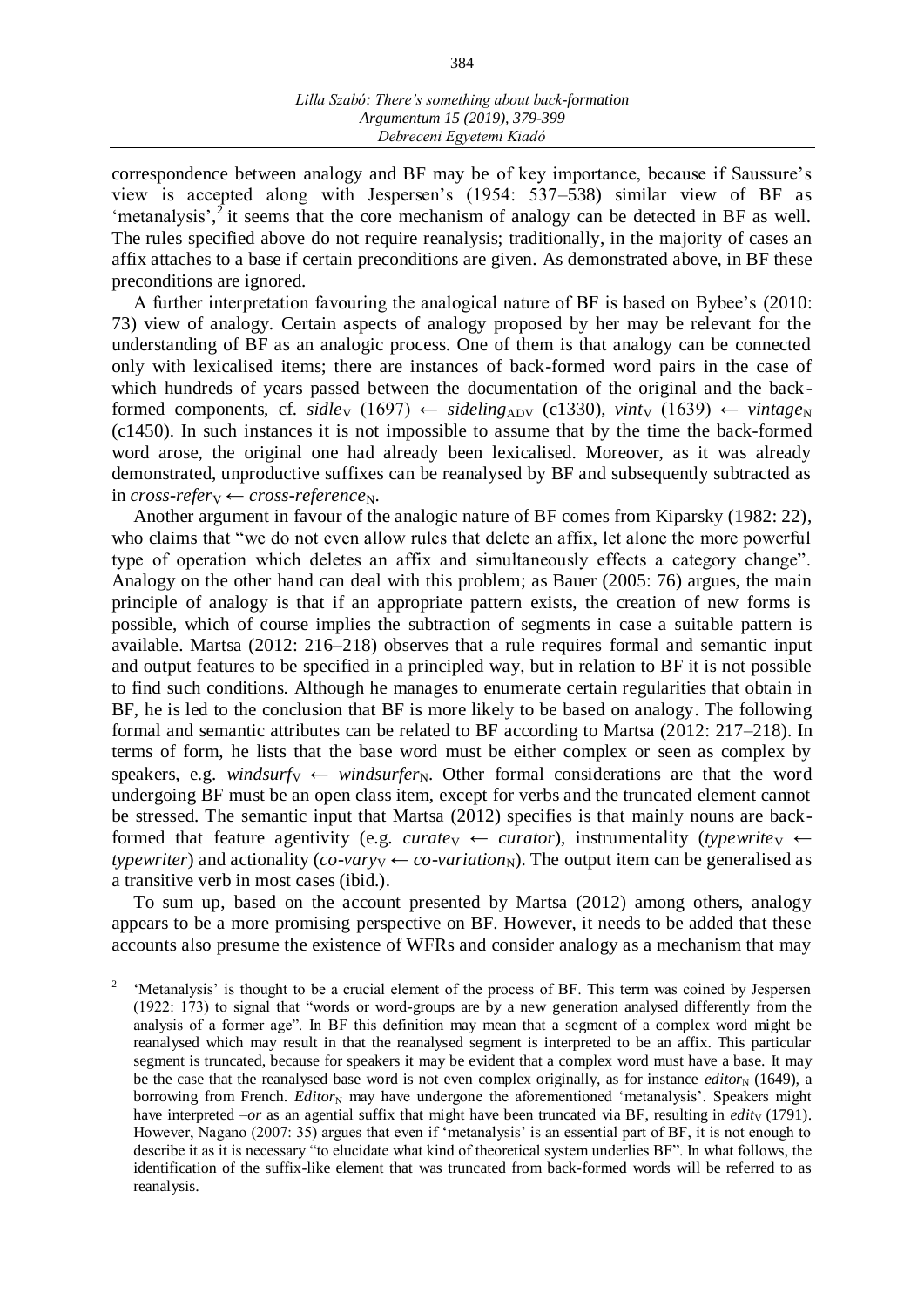potentially lead to an unequivocally definable rule that possesses clearly formulated formal and semantic input and output conditions. What is problematic in this sense is that it is not clear how many instances of back-formed words are sufficient to declare BF a rule-based process.

#### *3.2 Analogy and paradigms*

The paradigmatic approach of word-formation can strongly be linked to analogy; therefore, it is necessary to reckon with it as a possible underlying mechanism of BF. In this connection Štekauer (2000) quotes Pennanen's (1966) view concerning the analogic nature of BF, claiming that the "parallel existence of a root word and its derivative(s) is the general pattern, according to which in the case of back-formation, too, the missing member or link is created" (qtd. in Štekauer 2000: 72). This can be illustrated by the example *sculpt* $\vee$   $\leftarrow$  *sculptor*<sub>N</sub> applied to Figure 2:

$$
\begin{pmatrix} < \textit{sculpt} \\ \textit{fskulpt} \\ V \\ \textit{to sculpt'} \end{pmatrix} \longleftrightarrow \begin{pmatrix} < \textit{sculptor} \\ \textit{fskulpto}(r) / \\ N \\ \textit{one who sculpt'} \end{pmatrix}
$$

*Figure 2. Back-formation and paradigms*

According to the *OED*, *sculptor*<sub>N</sub> (1634) was first recorded more than two hundred years before *sculpty* (1864) and it may have been the case that once the noun was borrowed from Latin, a verb was needed to express the activity.  $Sculptor_N$  then may have been reanalysed, supposing that *-or* was an agentive suffix, and on the analogy of other agentive nouns ending in *-or* or *-er*, *sculpt*<sub>N</sub> was back-formed.

Bauer (2005: 71) explains that in BF it may happen that the meaning of the back-formed word can be inferred from the meaning of the original word. He notes that "new words often arise in the presence of another word with a similar base, which may have the function of making the new word easier to process". Consider *self-destructy*  $\leftarrow$  *self-destruction*<sub>N</sub> which instantiates what Bauer calls paradigm pressure and demonstrates that if BF were the reversing of a WFR, then the back-formed word in use would have to be \**self-destroy*  (Martsa 2011). As regards *self-destructy*, it may be the case that on the analogy with word pairs such as *deducty/deduction<sub>N</sub>, constructy/construction<sub>N</sub>, and <i>seducty/seduction<sub>N</sub>*, the truncation of -*ion* was preferred. This can be illustrated in the following way:

$$
\begin{pmatrix}\n< self - destruct > \\
\text{1, self. d1's trakt} \\
V \\
'to destroy oneself'\n\end{pmatrix}\n\begin{pmatrix}\n< self - destruction > \\
\text{1, self. d1's trak. [5m]} \\
N \\
\text{2, the destruction of oneself'\n\end{pmatrix}
$$

*Figure 3. The formation of self-destruct*

The situation may be similar to what supposedly happened in  $\textit{sculptv} \leftarrow \textit{sculptor}_{N}$ , only in *self-destruction*, under the paradigmatic pressure of word pairs *deduct* $\sqrt{deduction_N}$ ,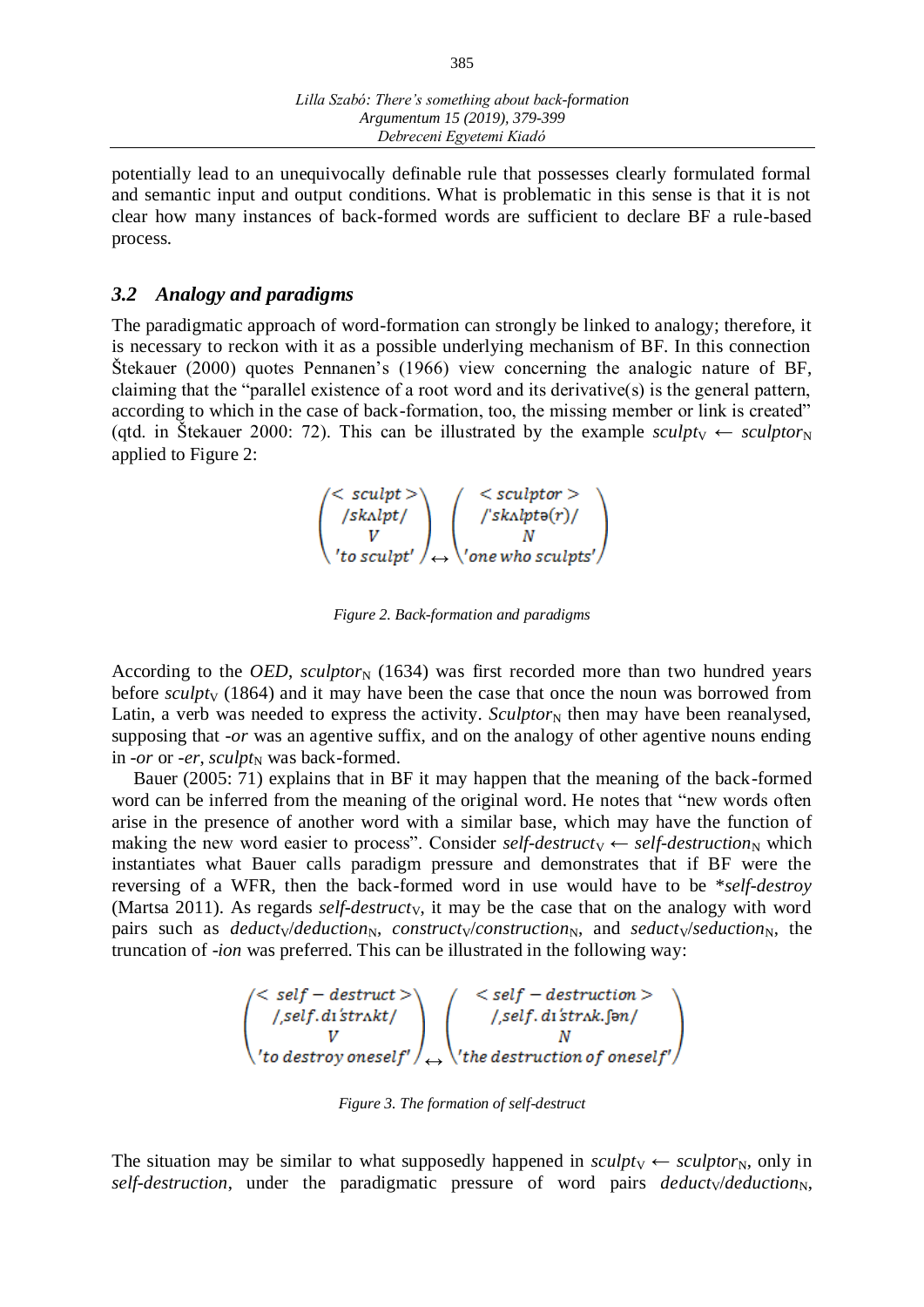$construct_V/construction_N$ , etc., *-ion* may have been analysed as a suffix. It should be noted that *auto-destructy*, the synonym of *self-destructy*, is also a BF, however according to the *OED*, it was back-formed from *auto-destructive*<sub>A</sub>.

#### **4 Back-formation and cognitive grammar**

The previous analyses have shown that it is problematic to subscribe to the interpretation of BF as a rule-based process as neither the reversing of WFRs, nor clipping affixes explained BF sufficiently, owing to the restrictions that the respective paradigms within which they were presented, posited to these ideas (Nagano 2007, 2008). Moreover, Nagano's (2007, 2008) account on BF as a joint operation of conversion and clipping was labelled as problematic, because conversion that is held a rule-governed process by Martsa (2013, cf. 2011, 2012) is highly unlikely to function in parallel with clipping, a phenomenon of word creation that is not based on rules (Martsa 2011, 2012). Analogy has appeared to be a more promising approach with regards to the understanding of BF, since it is more efficient in demonstrating the patterns speakers of English may recognise when assigning an affix to words that is not actually present. However, accounts on analogy take the existence of rules as a precondition and tend to suggest that analogical relations can turn into rules if sufficient amounts of words are formed.

#### *4.1 Rule + analogy = schema?*

The paper has so far listed a wide range of possible explanations that have aimed to explore the underlying mechanism of BF. However, there is one approach that to my knowledge has not yet been considered in detail as a possibility related to BF: cognitive grammar (CG), as settled by Langacker (1987) may prove to be a beneficial alternative to the exploration of the process. The first key step in this connection is to note that under CG the problem of distinguishing between rules and analogy ceases to exist. The concept that makes this possible is that of 'schema' that is extracted owing to a basic human cognitive ability: generalization (Tuggy 2007: 83). Langacker (1987: 445–447) claims that if rules are seen as schemas and analogical patterns are established, a distinction between the two notions is redundant. According to Tuggy (2005: 235), a schema is a general, unspecified entity that does not need to involve specifications. Hence, it can be defined as a "generalization about the shape of a lexical item of a certain category" (Bybee 2007: 131). The traditional conceptions of analogy resemble schemas in that they are based on perceived similarities between structures (Tuggy 2007). An important feature of schema theory that makes it a powerful means of explanation related to BF is that it allows for partial schematicity, which means that there does not need to be an absolute correspondence between constituents of schemas; in fact, full schematicity hardly occurs (Tuggy 2007: 86).

The survey of different accounts on BF has shown that the main issues relating to the description of the mechanism are connected to its form, i.e. that concatenation is the usual means of creating words and to its anti-iconic nature, namely that even if form is subtracted, meaning is allegedly added to the construction. In what follows, these will be addressed.

In terms of form, the above-mentioned reanalysis of words undergoing BF may be motivated by schemas. Burridge (2011) notes that BF seems to function as a process that "fills the void", in the sense that it is related to entrenched patterns that motivate the analysis of words that do not contain an affix to be analysed as if they had been created by affixation,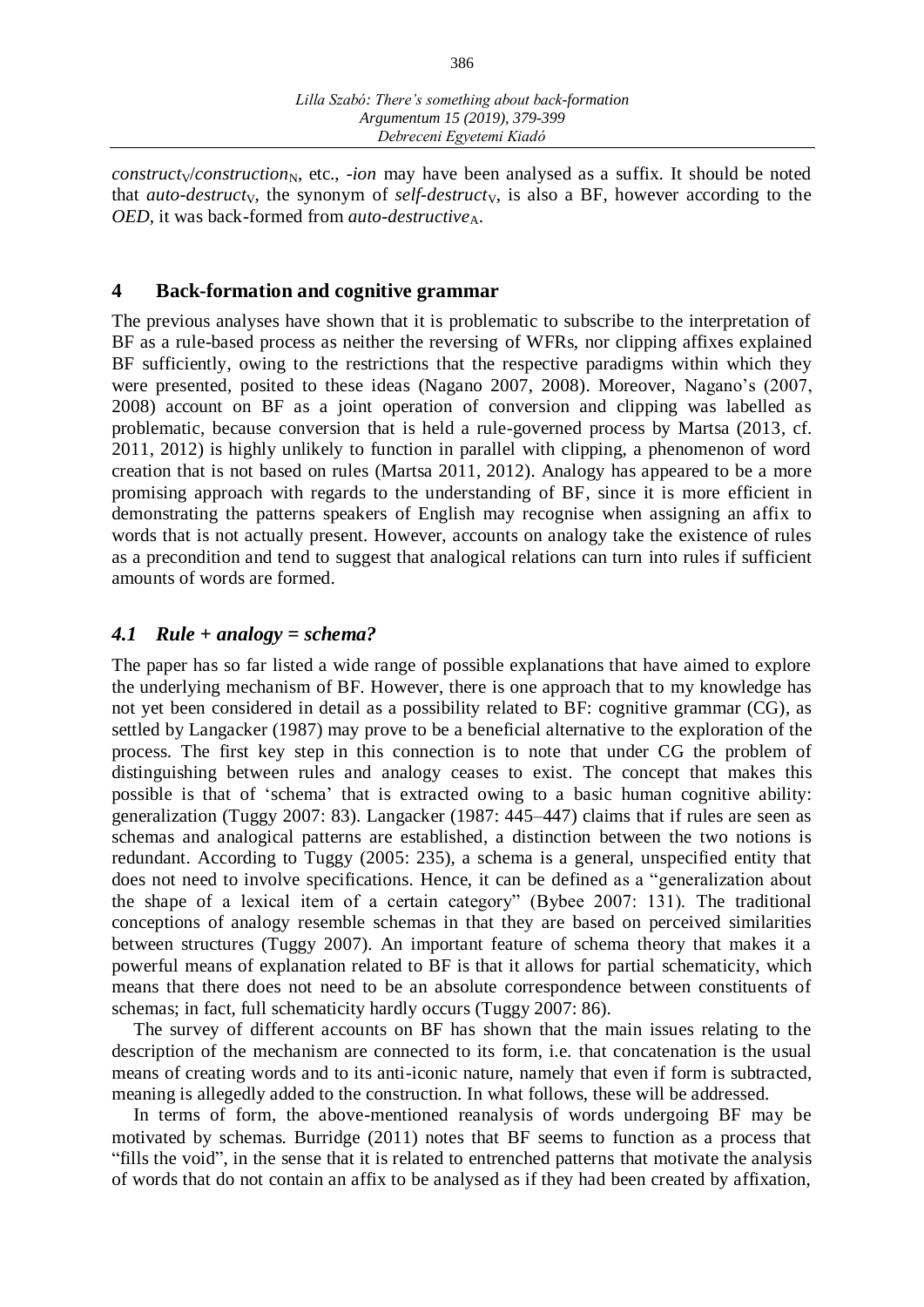e.g. *gold-dig*<sub>V</sub>  $\leftarrow$ *gold-digger*<sub>N</sub>. This idea can be confirmed based on the collection of backformed words obtained from the *OED*, as in most cases the truncated element is affix-like that was reanalysed<sup>3</sup> and perceived as an instantiation of a schema (cf. Ladányi 2017). For example, *butch*<sub>V</sub> is listed as BF by the *OED*, deriving from *butcher*<sub>N</sub>. According to the *OED*, in this case –*er* in *butcher* was analysed as an agentive suffix. In line with Ladányi (2017), it is assumed that speakers analyse such constructions as being instantiations of schemas; in the case of *butch*, the base word was compared to pairs as *writer<sub>N</sub>*-write<sub>V</sub>, singer<sub>N</sub>-sing<sub>V</sub>, etc. By way of illustration, see Figure 4 based on Taylor (2002: 276):



*Figure 4. Back-formation and schematicity*

The figure may also explain why reversing rules or truncating affixes that are not productive or non-existent is plausible under BF; the reason may be that speakers take form into consideration and even if a given suffix is not used productively to create words anymore, the high level of entrenchment of the schema in which it is present motivates language users to interpret a suffix in words that were in reality not created by a WFR and do not involve an actual suffix. By way of illustration, a search in the *Corpus of Contemporary American English* (*COCA*) shows that there are 3,237 hits that are nouns and exhibit the ending –*age*, a suffix claimed to be unproductive by Nagano (2008); it must be added that the *COCA* search is an extremely exaggerated one as the noun *age* is also among the hits. Nevertheless, the data may point to the direction that the fact that there are numerous instances of nouns ending in – *age* may have been a motivating factor for speakers to analyse *salvage* as a complex unit.

The notion of reanalysis appears to be confirmed by the *OED* as well. To explore the possibility of a schema-driven theory, all the entries containing the annotation "backformation" were observed in the online edition of *OED*. The search returned 847 hits that were analysed; however, entries exhibiting the following features were excluded:

- 1) Draft additions, e.g. *blast*-*freeze*;
- 2) Back-formations of solely etymological relevance, e.g. *cassock* (from French *casaque*, allegedly back-formed from *casaquin*);
- 3) Back-formed words of uncertain origin, e.g. *drove*<sub>V2</sub>: BF from *drover*<sub>N</sub> or conversion from *drove*<sub>N</sub>;
- 4) Obsolete words, e.g. *brook*<sub>V</sub>;

<u>.</u>

5) Elements containing proper nouns, e.g. *Finlandize* ← *Finlandization*;

<sup>3</sup> According to Ladányi (2017), BF may or may not involve the above-mentioned reanalysis. However, the present paper assumes that BF is tied to reanalysis (cf. Martsa 2007), because the bases of the majority of words created with BF contain elements that possess the same form as existing as suffixes. Moreover, the instances Ladányi (2017) cites as BF without reanalysis, such as the Hungarian *omnibusz*<sub>N</sub>  $\rightarrow$  *busz*<sub>N</sub> are possibly better classified as instances of clipping, since in this case there is no affix-like element involved (*omni*- is rather considered as a combining form in English, for example) and the category of the backformed word also did not change, i.e. both words are nouns.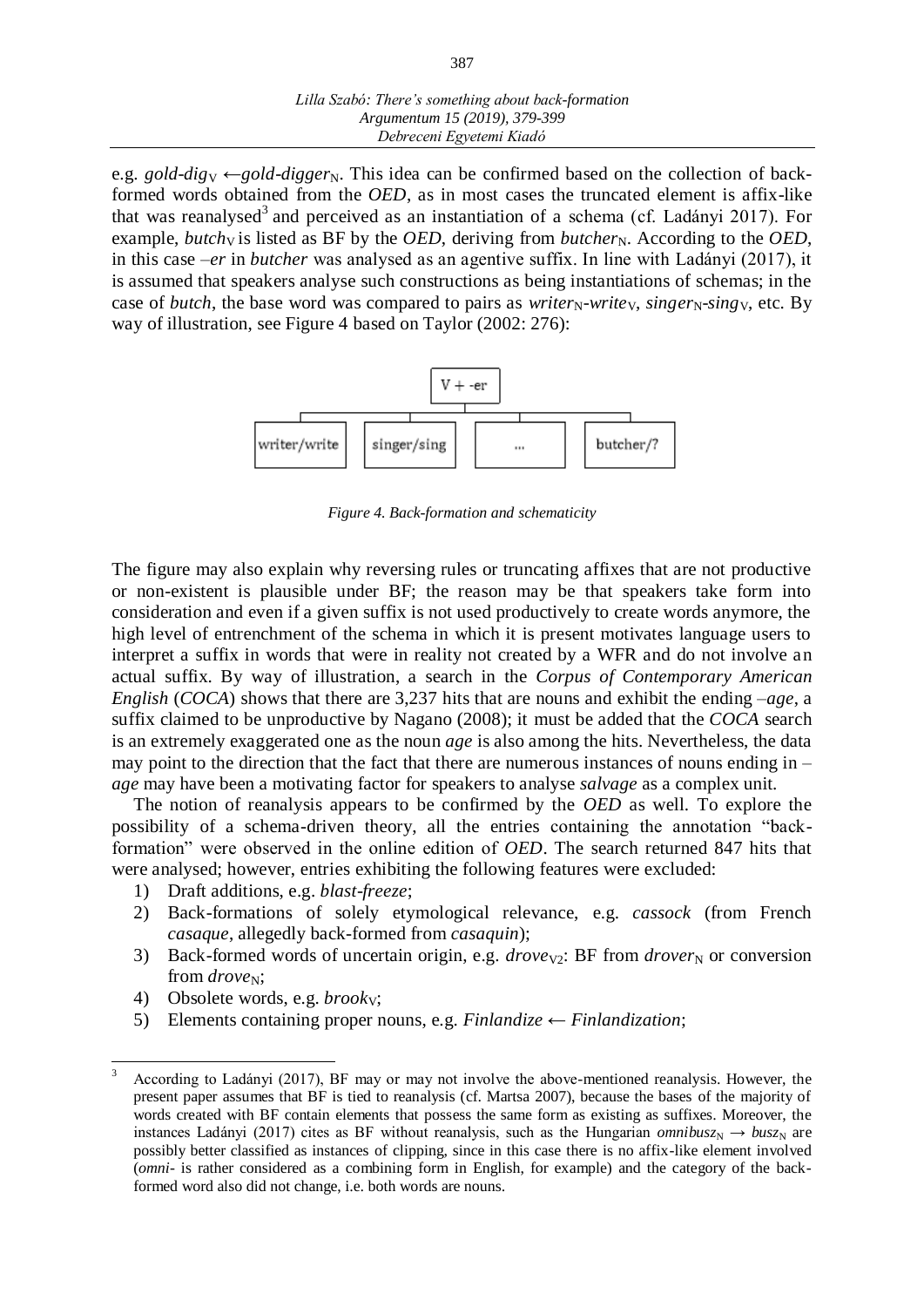6) Combining forms, e.g. *eco*-

<u>.</u>

7) Words that are used exclusively in a scientific context,  $^{4}$  e.g. *chemotaxy*.

The application of the criteria led to 302 constructions; merely four constructions out of these do not show that an affix-like element was truncated, namely  $grid_N \leftarrow gridion_N$ ,  $lap_V \leftarrow lap_V$  $cock_{N}$ , *muckamuck*<sub>N</sub> ← *high muck-a-muck*<sub>N</sub> and  $scape_{N}$  ← *landscape*<sub>N</sub>. In these cases, it is possible that they were rather created by clipping as opposed to back-formation as with the exception of *lap*, the category of the word does not change. However, the remaining 298 constructions exhibit the truncation of an affix-like element that allows for the implication that speakers attempted to interpret the source words as complex elements that was allowed for by already existing and entrenched schemas. By way of illustration, 59 constructions were considered as containing the -*ing* suffix, e.g. *carjack*, *fox*-*hunt* and *sight*-*see*.

The prevalence of form over meaning in the course of the formation of new words is not unique with reference to BF. By way of illustration, Benczes (2010) hypothesises that alliteration is the driving force behind the construction of compounds as *belly button*. She adds that even though *tummy* is an equally fit candidate of modifying *button*, as it can also be regarded as informal, there is a preference for *belly.* <sup>5</sup> Benczes (2012) further proves this point with constructions as *tummy trouble*, referring to stomach pain that appears to be based on alliteration. The examples provided by Benczes (2010, 2012, 2013) show that linguistic motivation may not only stem from meaning, but form can also motivate WF. Based on the plentiful number of back-formed words that exhibit an affix-like element, it can be proposed that it is the form of the base words that motivate WF.

The other controversial issue is related to the meaning of BF, as in several cases it is only the form of base words that is truncated but meaning is added as illustrated by *vacuum-clean<sup>V</sup>* above. The core of this problem may be grasped by the "building-block" metaphor, (partially) refuted by Langacker (1987). The metaphor refers to the conceptualisation of the meaning of complex expressions as an entity built up from separate blocks, each of which adds something to their form and simultaneously, to their meaning. Langacker (1987) notes that noncompositionality, whereby the whole does not represent the meaning of the parts is a case in point. For example, the compound *think-tank*, referring to "A research institute or other organization providing advice and ideas on national or commercial problems; an interdisciplinary group of specialist consultants; (also) a private space used for deliberation" (*OED*) cannot be interpreted solely on the basis of the combination of *think* and *tank*. The building-block metaphor is also problematic with reference to affixation; Langacker (1999: 152–153) claims that although *computer* refers to "something that computes", speakers are not as aware of the verb stem as in the case of *complainer*, for example. Taylor (2002: 282) adds that the goal of morphological analysis is not to break a construction into its composite parts; rather, the aim is to identify phonological and/or semantic commonalities within a given language. He also notes that the creation of a complex form happens along with existing constructional schemas rather than 'building' it from component parts.

<sup>4</sup> There are numerous examples of BF that the OED marks as belonging to the domain of chemistry of biology, as *chromatography*. The corpus-based account does not address these words as they are highly restricted to the respective domains.

<sup>&</sup>lt;sup>5</sup> Benczes (2013) notes that tummy button does exist in the OED. However, corpus data retrieved from COCA by Szabó (2014) shows that whereas tummy button returned no hits (regardless of its orthographic form, i.e. *tummy button*, *tummybutton* or *tummy*-*button*), *belly*-*button* occurs 23, *bellybutton* 72, and *belly button* 282 times.

<sup>6</sup> "think-tank, n.". *OED Online*. July 2018. Oxford University Press. http://www.oed.com/view/Entry/200809?redirectedFrom=think+tank (accessed September 3, 2018).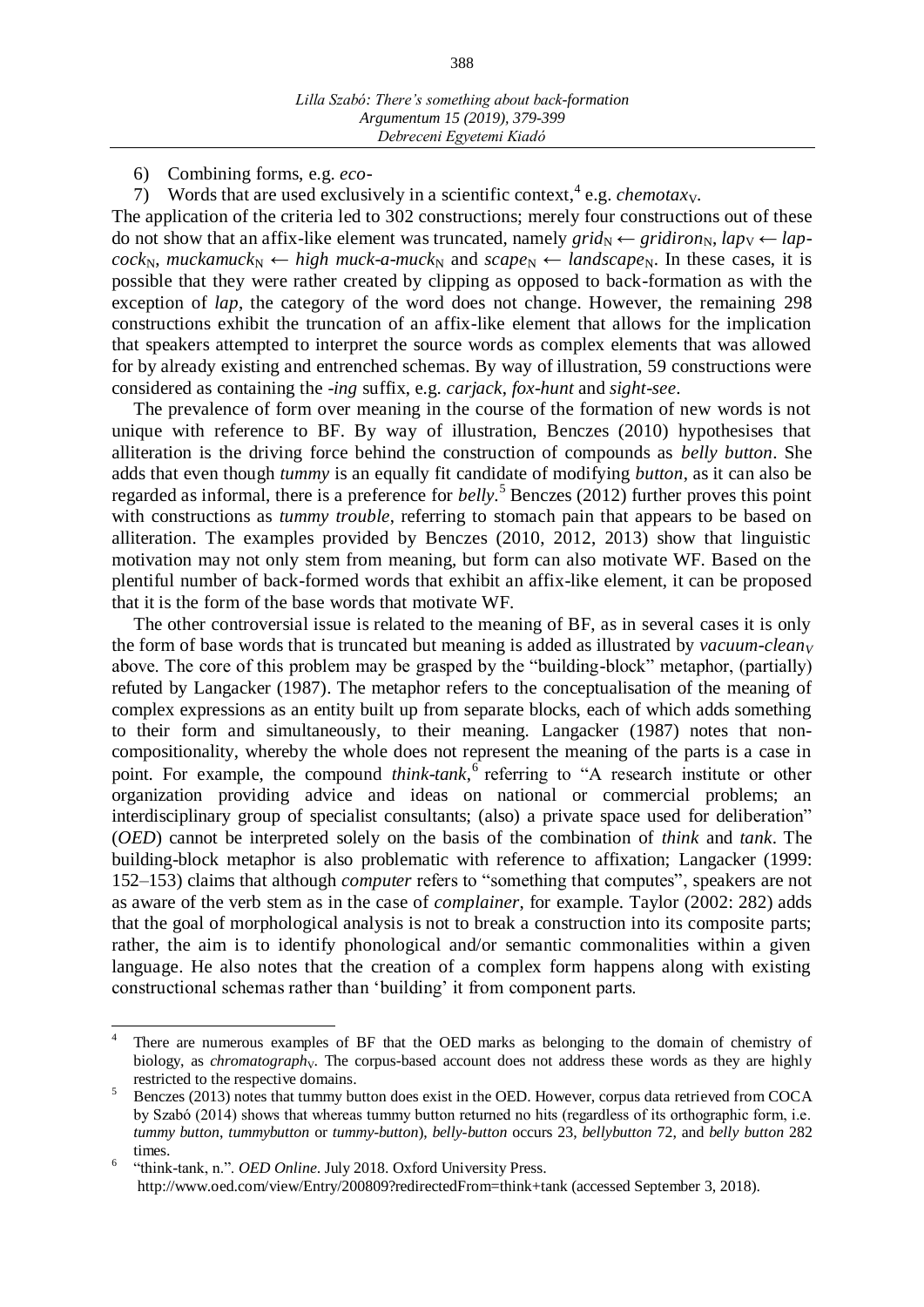| Lilla Szabó: There's something about back-formation |
|-----------------------------------------------------|
| Argumentum 15 (2019), 379-399                       |
| Debreceni Egyetemi Kiadó                            |

In terms of analysability, CG distinguishes two levels; the phonological one and the semantic one. Taylor (2002: 282) notes that the analysability of the different levels does not always correlate, e.g. in terms of English inflection, in most cases -*s* marks the plural; however, in the case of *men*, we cannot find it, meaning that the semantic and phonological levels do not match up. Ladányi (2017: 520) notes that although those ones are easier to process that are explicitly marked for each function, as in the plural -*s* in *books*, markedness in this sense is a question of gradation and not a mutually exclusive category. Taylor (2002) also discusses the phenomenon of 'partial analysability', an example of which is *butcher* and notes that there is no corresponding verb, i.e. *butch* (Taylor 2002: 286). However, this is not the case as according to the *OED butch* is a back-formed verb from *butcher*. The following figure based on Taylor (2002: 285) demonstrates a schematic representation of the match between the semantic and phonological levels, along with the assumed reanalysis related to BF:



*Figure 5. Phonological and semantic poles (after Taylor 2002: 285)*

In the case of *singer*, as demonstrated by the figure, speakers can easily identify the constituents; allegedly, in the case of *butcher*, language users attempted to establish a similar correspondence. Hence, -*er* was reanalysed as a suffix. Note that according to the *OED*, the meaning of *butch* refers to slaughtering animals for market.

Another vital point to be considered is that WF does not happen in isolation and that the real-world knowledge of speakers must also be kept in mind. This is shown by Martsa's (2013) account on conversion, a process usually considered to be "non-iconic", since in this case, form appears to stay intact, whereas meaning increases. He notes that we cannot omit the encyclopaedic knowledge of speakers that enables them to interpret constructions. Martsa (ibid.) illustrates the importance of such knowledge with the verb *napalm* that refers to dropping napalm bombs, created by the conversion of the corresponding noun. He observes that the meaning of the verb can be related to the knowledge of *napalm* as a noun, i.e. that these bombs were used by the military of the USA to burn down villages during the war in Vietnam (Martsa 2013: 259).

In sum, the fact that we cannot find affixes that are prototypically assigned to a certain meaning in the case of words created by BF does not mean that they must be deemed problematic. Rather, it may point towards the direction that when it comes to forming new words, their form should also be reckoned with as a source of motivation, as it was seen in the case of alliterating compounds, for example (cf. Benczes 2010, 2012, 2013). Needless to say, this relatively irregular feature of BF may also influence its frequency in actual language use. In what follows, this aspect will be addressed with the help of corpus data.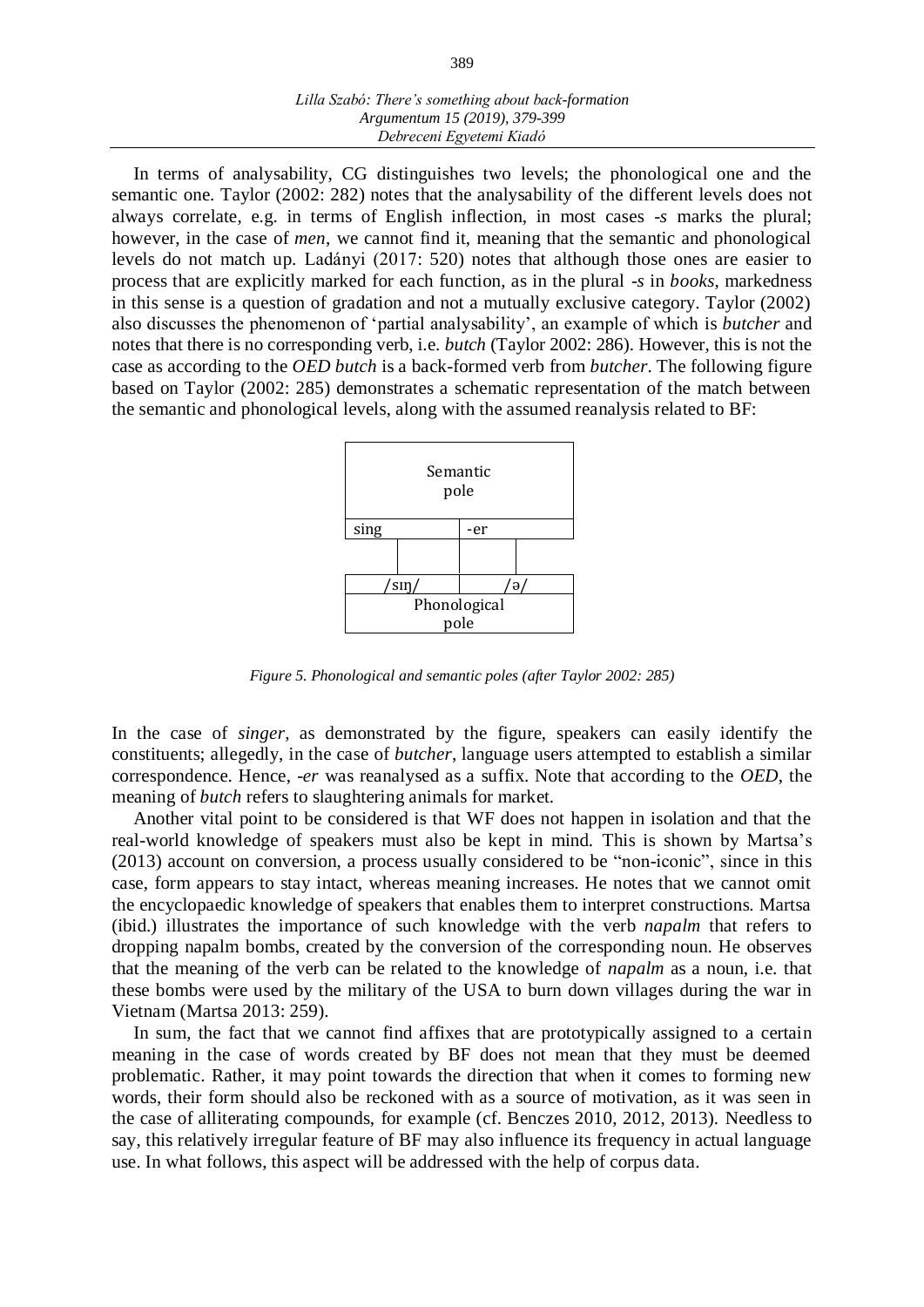### **5 Back-formed words and where to find them**

Fowler (1998: 86) observes that "for many people donate (from donation), enthuse (from enthusiasm), and liaise (from liaison) are as tasteless as withered violets"; hence it appears that BF produced words that are often marginally acceptable for native speakers of English. To observe the occurrence of words created via BF in language use, verbs back-formed from nouns and adjectives were observed relying on the data of the *Corpus of Contemporary American English* (*COCA*), a regularly updated corpus of more than 560 million words dating from 1990 to 2017. The present investigation is confined to words the first recording of which is from the  $20<sup>th</sup>$  century to our days. The aim of the corpus investigation is to reveal the parameters along which words created with BF appear in present-day English, as *COCA* makes it possible to assemble hits according to the genres they belong to, i.e. spoken, fiction, newspaper, magazine and academic.<sup>7</sup> Owing to their irregular nature, it is assumed that the observed items are most often present in contexts that allow for more colloquial language use, namely that more back-formed words will be found in magazines in comparison with the academic genre. 8

The list of words that give the back-formed units observed in *COCA* were selected from the hits returned to the search "back-formation" in the *OED*, which led to a list of 98 verbs. Note that the *COCA* searches were based on the orthography provided by the *OED*; for example, in the case of compounds, such as *sleep*-*walk*, the *OED* was decisive as to use a hyphen or search for them written separately or as a single word. The detailed list of verbs that fell under observation can be found in the Appendix.

The corpus data shows that back-formed verbs from *OED* are relatively few in *COCA*; only 50 of the 98 verbs have a token in the corpus at all. Moreover, these examples cannot be found in a large number in the corpus either. The most populous genre in which they occur is that of magazines (715 hits) that may demonstrate that they are used in a rather informal environment as compared to academic examples. The following table summarizes the contexts in which the verbs were found:

| Genre             | <b>Number of hits</b> |
|-------------------|-----------------------|
| Magazines         | 715                   |
| Newspapers        | 599                   |
| Academic journals | 349                   |
| Spoken            | 306                   |
| Fiction           | 250                   |

*Table 1. Back-formed verbs in the genres of COCA*

The table demonstrates that the genre in which back-formed verbs occur with a relatively high frequency is that of newspapers, whereas there are considerably fewer instances in academic journals, transcripts of spoken texts and fiction. The relatively few numbers of

-

<sup>7</sup> Based on Davies (2008-) sources of *COCA* are as follows: the spoken category is based on the transcripts of unscripted television and radio programmes, academic journals cover a wide variety of peer-reviewed journals and fiction comes from literary and children's magazines, books, etc. Magazines cover a wide range of popular magazines, such as *Cosmopolitan*, *Time* and *Christian Century*. Newspapers include ten sources from the United States, such as the *New York Times*. For further details https://corpus.byu.edu/coca/help/texts.asp

Note that the word count of COCA is relatively evenly divided with regards to the different genres (cf. https://corpus.byu.edu/coca/help/texts.asp).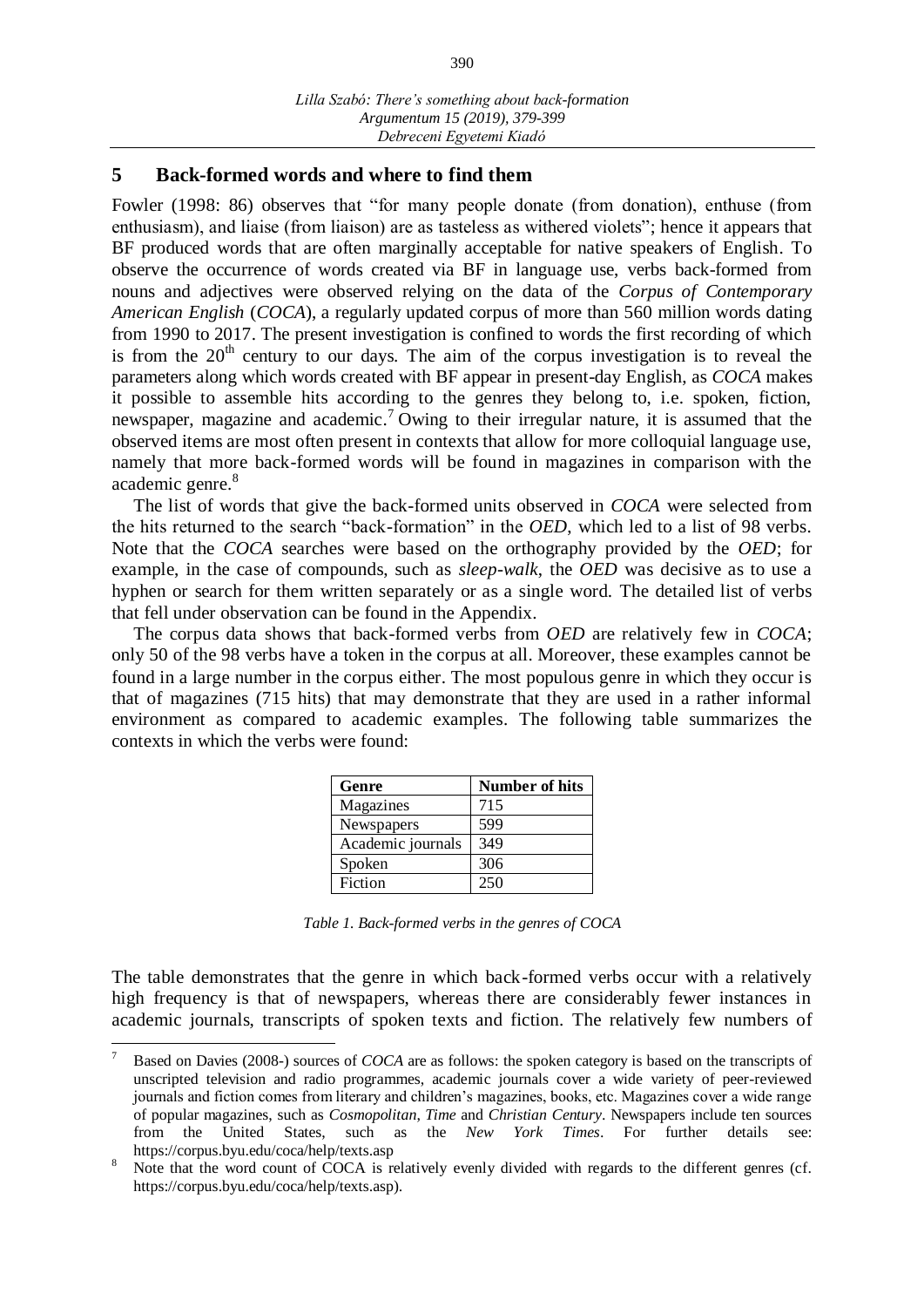back-formed items in the latter three genres may reveal that they are not readily accepted in English. The spoken context appears to be especially telling, as it may be considered to be relatively spontaneous, since this segment of the corpus comes from unscripted speech. Magazines and newspapers may resort to the use of more irregular forms as they need to seek attention that may be ensured by using unusual items of language.

In terms of time, *COCA* distributes the hits in four-year periods. The data shows that backformed verbs appeared slightly more often between 1995 and 1999, and 2000 and 2004. Note that the last period, i.e. 2015-2017 incorporates a shorter period; therefore, we cannot yet know whether the number of items will rise in the next four-year period.



*Figure 6. Back-formed verbs from 1990 to 2017*

#### **6 Conclusion**

The aim of the paper was to present the views held on back-formation across different linguistic approaches. There are numerous linguists who explain the operation of BF along various lines; Katamba (2003: 128), for one, views BF as the removal of affixes from the base. The similar view is taken by Plag (2005:37) who claims that back-formed words are derived via the deletion of a suffix, or a segment that is a suffix. Bauer (1993: 231–232) notes that BF as a process is usually described as the reversing of a WFR; however, his final conclusion is that BF is more likely the deletion of suffixes than the "undoing of morphological rules", because if the latter were the underlying process of BF, an appropriate WFR would be necessary to operate. Additionally, those interpretations of BF were presented that consider it as an analogy-based mechanism, such as Martsa (2011, 2012). It was established that although the foundation of analogy appears to be a promising viewpoint with regards to the interpretation of BF, it appears to be problematic that these standpoints tend to consider the process being rule-based a possible prospective in the future, depending on the regularity of the instances that may be produced via BF. Approaching the issue from the perspective of CG, it has been questioned whether the distinction between rule and analogy is necessary at all (Langacker 1987). It has been proposed that words created via BF can be rendered under schemas, as defined by Tuggy (2005, 2007). The existence of schematicity behind BF was confirmed by the numerous examples of verbs obtained from the *OED* that were created via BF, in which it was an affix-like element that was truncated. Under schemas, the fact that the truncated affix-like element is not a productive affix or is not normally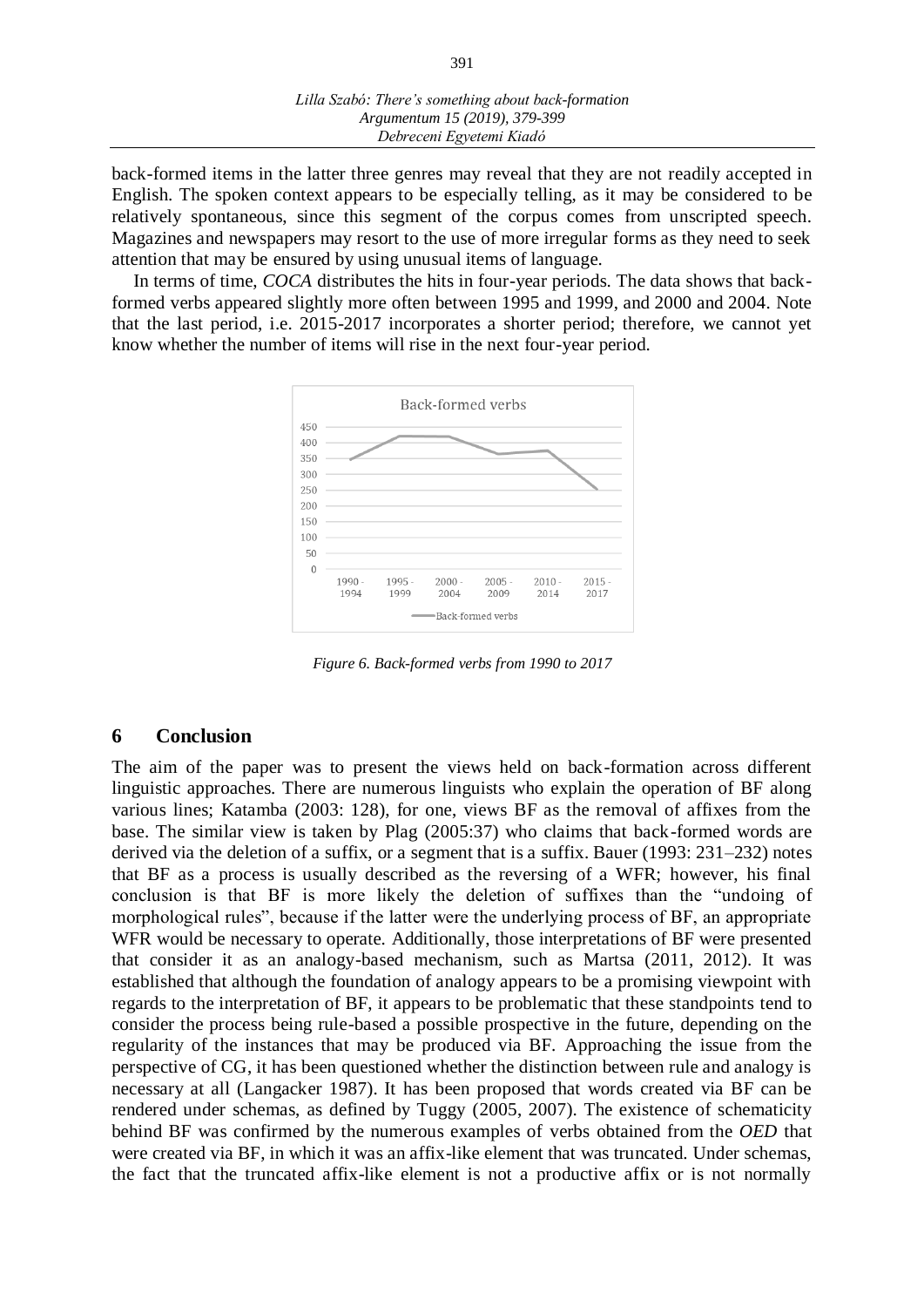capable of forming certain word classes (cf. Martsa 2011, 2012) is not problematic, since it is postulated that the motivating force that triggers BF is based on the forms of the words, i.e. by the possible understanding of –*er* as an agentive suffix in *butcher*, for example. The influence of form is not without precedent in WF, as shown by Benczes (2010), who claims that in the compounds *belly button*, the selection of *belly* over *tummy* rests on the ground that *belly* alliterates with *button*.

It may be the relatively irregular nature of BF that leads native speakers to use words created via this process relatively less frequently. The paper also attempted to find the possible contexts in which back-formed verbs, the most populous back-formed word class emerges the most commonly. Based on the data retrieved from *COCA*, back-formed items are present in magazines in most cases. This may be due to their irregularity, as they may be more attention-seeking. It was also revealed that several verbs that are in the *OED* cannot be found in *COCA*, unveiling that they rarely occur in actual language use.

#### **References**

Adams, V. (1987): *An Introduction to Modern English Word-formation*. London: Longman.

- Aronoff, M. (1976): *Word Formation in Generative Grammar*. Cambridge: The MIT Press.
- Bauer, L. (1993): *English Word-formation*. Cambridge: Cambridge University Press.
- Bauer, L. (2005): *Morphological Productivity*. Cambridge: Cambridge University Press.
- Benczes, R. (2010): Setting limits on creativity in the production and use of metaphorical and metonymical compounds. In: Onysko, A. & Sascha, M. (eds.): *Cognitive Perspectives on Word Formation*. Berlin & New York: Mouton de Gruyter, 219–242.
- Benczes, R. (2012): Just a load of hibber-gibber? Making sense of english rhyming compounds. *Australian Journal of Linguistics* 32.3, 299–326.
- Benczes, R. (2013): The role of alliteration and rhyme in novel metaphorical and metonymical compounds. *Metaphor and Symbol* 28.3, 167–184.
- Burridge, K. (2011): *Gift of The Gob: Morsels Of English Language History*. Pymble: ABC Books HarperCollins Publishers.
- Bybee, J. (2007): *Frequency of Use and The Organization of Language*. Oxford & New York: Oxford University Press.
- Bybee, J. (2010): *Language, Usage and Cognition*. Cambridge: Cambridge University Press.
- Davies, M. (2008-): *The Corpus of Contemporary American English (COCA): 560 million words, 1990-present*. Available online at [https://corpus.byu.edu/coca/.](https://corpus.byu.edu/coca/)
- Fowler, H.W. (1998): *The New Fowler's Modern English Usage*. Oxford: Oxford University Press.
- Goldsmith, J. (2009): Morphological analogy: Only a beginning. In: Blevins, J.P. & Blevins, J. (eds.): *Analogy in Grammar: Form and Acquisition*. Oxford: Oxford University Press, 137–163.
- Haspelmath, M. (2002): *Understanding Morphology*. London: Arnold.
- Jespersen, O. (1922): *Language: Its Nature, Developement and Origin.* London: G. Allen & Unwin.
- Jespersen, O. (1954): *A Modern English Grammar on Historical Principles*, *Vol. VI*. London: Allen & Unwin.
- Katamba, F. (2003): *English Words*. London: Routledge.
- Kiparsky, P. (1982): Lexical morphology and phonology. In: The Linguistic Society of Korea (ed.): *Linguistics in the Morning Calm*. Seoul: Hanshin Publishing Company, 3–91.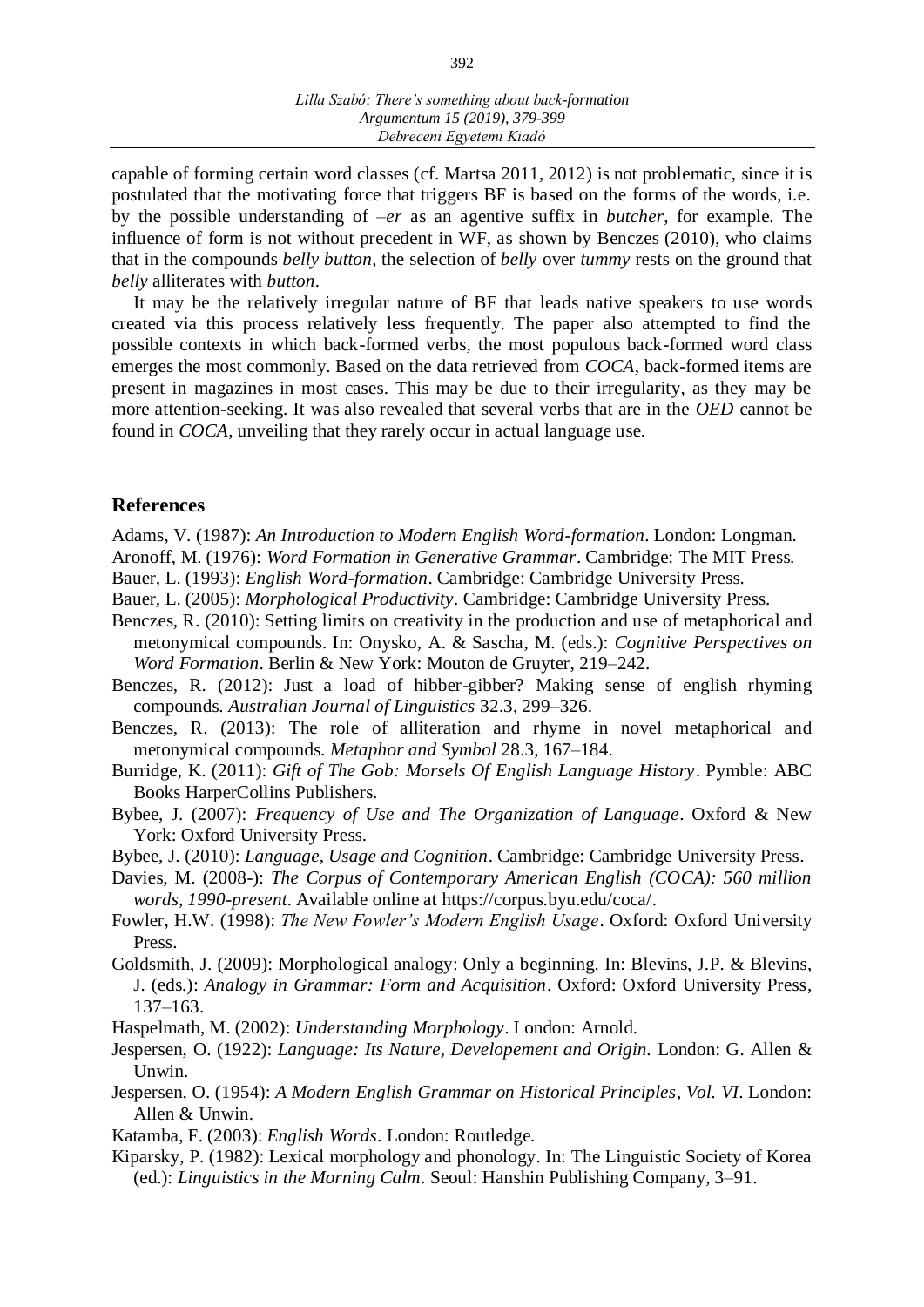- Koefoed, G. & van Marle, J. (2000): Morphological change I: Fundamental issues. In: Booij, G.E., Lehmann, C., Mugdan, J. & Skopeteas, S. (eds.): *Morphologie: Ein Internationales Handbuch Zur Flexion Und Wortbildung. Vol. 2*. Berlin: Walter De Gruyter, 1574–1589.
- Ladányi, M. (2017): Alaktan. In: Tolcsvai-Nagy, G. (ed.): *Nyelvtan*. Budapest: Osiris Kiadó, 503–662.
- Langacker, R.W. (1987): *Foundations of Cognitive Grammar: Theoretical Prerequisites (Vol. 1)*. Stanford: Stanford University Press.
- Langacker, R. (1999): *Grammar and Conceptualization*. Berlin & New York: Mouton de Gruyter.
- Marchand, H. (1960): *The Categories and Types of Present-day English Word-formation: A Synchronic-Diachronic Approach*. Wiesbaden: O. Harrassowitz.
- Marchand, H. (1969): *The Categories and Types of Present-day English Word-formation a Synchronic-Diachronic Approach*. München: Verlag C.H. Beck.
- Martsa, S. (2011): On the synchronic relevance of back-formation*. Hungarológiai Évkönyv* 12, 192–204.
- Martsa, S. (2012): Back-formation reconsidered. *British and American Studies (BAS)* 18, 207–220.
- Martsa, S. (2013): *Conversion in English: A Cognitive Semantic Approach*. Cambridge Scholars Publishing.
- Nagano, A. (2007): Marchand's analysis of back-formation revisited: Back-formation as a type of conversion. *Acta Linguistica Hungarica*. 54.1, 33–72.
- Nagano, A. (2008): *Conversion and Back Formation in English: Toward a Theory of Morpheme Based Morphology*. Tokyo: Kaitakusha.
- *OED* = *Oxford English Dictionary Online*. Oxford University Press. http://www.oed.com/
- Pennanen, E.V. (1966): *Contributions to the Study of Back-formation in English*. Tampere: Yhteiskunnallinen Korkeakoulu.
- Pinker, S. (1999): *Words and Rules: The Ingredients of Language*. New York: Basic.
- Plag, I. (2005): *Word-formation in English*. Cambridge: Cambridge University Press.
- Saussure, F. (1969): *Cours de Linguistique Générale*. Paris: Payot.
- Štekauer, P. (2000): *English Word-formation: A History of Research, 1960–1995*. Tübingen: Gunter Narr.
- Szabó, L.P. (2014): How does bling-bling ring? A corpus-based study of rhyming and alliterating compounds. MA thesis. Budapest: Eötvös Loránd University.
- Taylor, J.R. (2002): *Cognitive Grammar*. Oxford & New York: Oxford University Press.
- Tuggy, D. (2005): Cognitive approach to word-formation. In: Štekauer, P. & Lieber, R. (eds.): *Handbook of Word-Formation*. Dordrecht: Springer, 233–265.
- Tuggy, D. (2007): Schematicity. In: Geeraerts, D. & Cuyckens, H. (eds.): *The Oxford Handbook of Cognitive Linguistics*. Oxford & New York: Oxford University Press, 82– 116.

Lilla Szabó University of Pécs Institute of English Studies H-7624 Pécs Ifjúság u. 6. [szabo.lilla2@pte.hu](mailto:szabo.lilla2@pte.hu)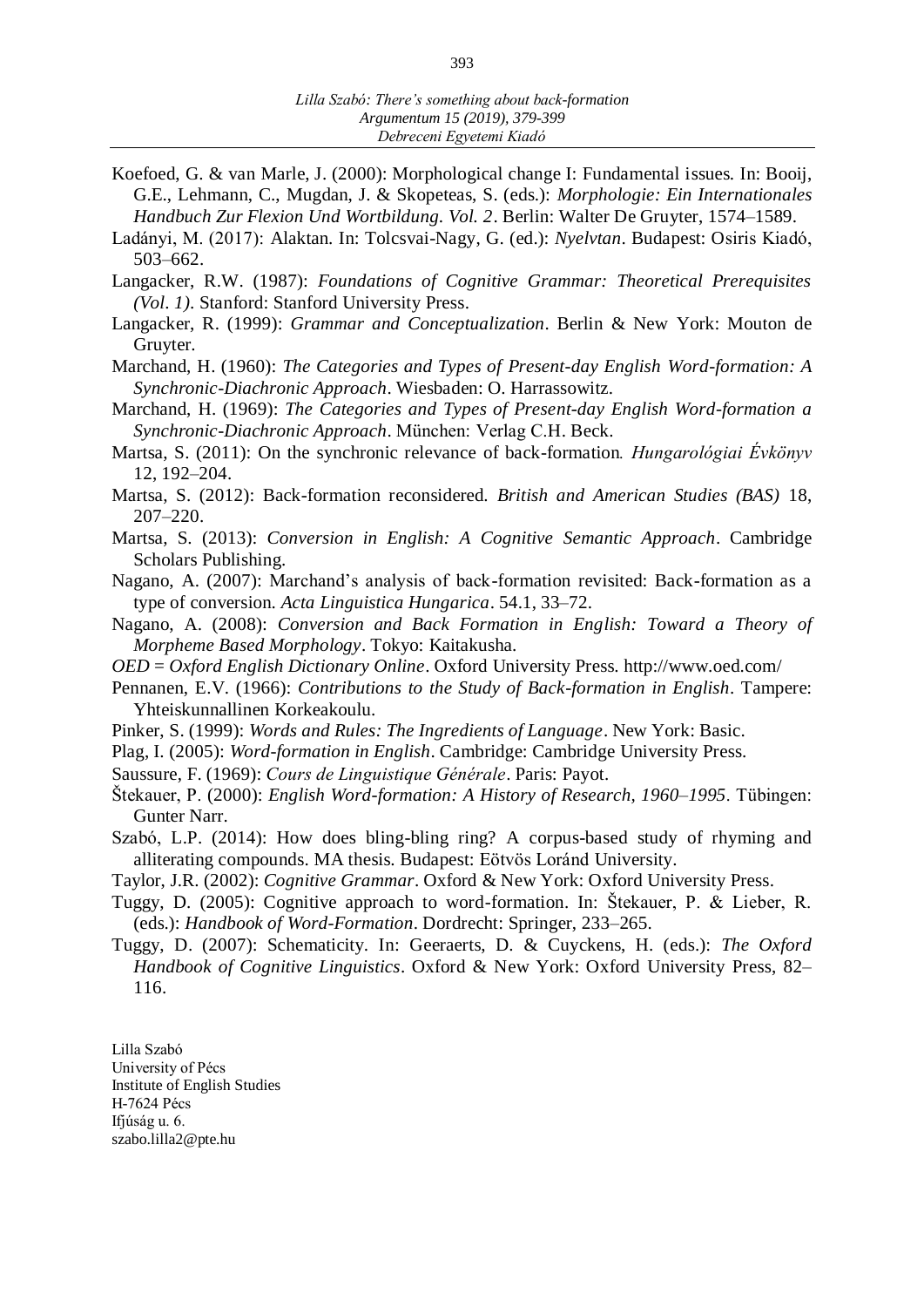#### *Lilla Szabó: There's something about back-formation Argumentum 15 (2019), 379-399 Debreceni Egyetemi Kiadó*

# **Appendix**

|               | $-ANCE$           |          |                |                          |                          |                |                   |                          |                      |                          |               |                |                          |
|---------------|-------------------|----------|----------------|--------------------------|--------------------------|----------------|-------------------|--------------------------|----------------------|--------------------------|---------------|----------------|--------------------------|
| BF            | <b>Source</b>     | OED year | <b>SPOK</b>    | <b>FIC</b>               | <b>MAG</b>               | <b>NEWS</b>    | <b>ACAD</b>       | 1990-<br>1994            | 1995-<br>1999        | 2000-<br>2004            | 2005-<br>2009 | 2010-<br>2014  | 2015-<br>2017            |
| concord       | concordance       | 1969     |                |                          |                          |                |                   |                          |                      |                          |               |                |                          |
| surveil       | surveillance      | 1960     | 28             | 5                        | 12                       | 7              | 5                 | 3                        | 7                    | 6                        | 10            | 11             | 20                       |
|               | $-ANT$            |          |                |                          |                          |                |                   |                          |                      |                          |               |                |                          |
| BF            | <b>Source</b>     | OED year | <b>SPOK</b>    | <b>FIC</b>               | <b>MAG</b>               | <b>NEWS</b>    | <b>ACAD</b>       | 1990-<br>1994            | 1995-<br>1999        | 2000-<br>2004            | 2005-<br>2009 | 2010-<br>2014  | 2015-<br>2017            |
| redund        | redundant         | 1905     |                |                          |                          |                |                   |                          | ٠                    | $\equiv$                 |               | $\sim$         | $\sim$                   |
|               | $-ATION$          |          |                |                          |                          |                |                   |                          |                      |                          |               |                |                          |
| BF            | <b>Source</b>     | OED year | <b>SPOK</b>    | <b>FIC</b>               | <b>MAG</b>               | <b>NEWS</b>    | <b>ACAD</b>       | 1990-<br>1994            | 1995-<br>1999        | 2000-<br>2004            | 2005-<br>2009 | 2010-<br>2014  | 2015-<br>2017            |
| casualize     | casualization     | 1950     |                | $\blacksquare$           | $\overline{\phantom{a}}$ |                | 1                 |                          |                      |                          |               |                |                          |
| decriminalize | decriminalization | 1963     | 18             | $\overline{\phantom{a}}$ | 20                       | 26             | 5                 | 6                        | 8                    | 12                       | 15            | 9              | 19                       |
| disinform     | disinformation    | 1978     | $\blacksquare$ | 1                        | $\blacksquare$           |                | $\overline{2}$    | $\overline{\phantom{a}}$ |                      | $\overline{\phantom{a}}$ |               |                | $\overline{\phantom{0}}$ |
| dismute       | dismutation       | 1947     |                |                          |                          |                |                   |                          |                      |                          |               |                |                          |
| divisionalize | divisionalization | 1982     |                |                          |                          |                |                   |                          |                      |                          |               |                |                          |
| gelate        | gelation          | 1915     |                |                          | $\blacksquare$           |                | $\qquad \qquad -$ |                          | $\blacksquare$       |                          |               |                | $\overline{\phantom{a}}$ |
| immiserate    | immiseration      | 1956     |                | $\overline{\phantom{a}}$ | $\sqrt{2}$               | $\blacksquare$ | 1                 |                          | $\ddot{\phantom{a}}$ | $\mathbf{1}$             |               | $\blacksquare$ | $\boldsymbol{2}$         |
| vinify        | vinification      | 1969     |                |                          |                          |                |                   |                          |                      |                          |               |                |                          |
|               | $-ED$             |          |                |                          |                          |                |                   |                          |                      |                          |               |                |                          |
| BF            | <b>Source</b>     | OED year | <b>SPOK</b>    | <b>FIC</b>               | <b>MAG</b>               | <b>NEWS</b>    | <b>ACAD</b>       | 1990-<br>1994            | 1995-<br>1999        | 2000-<br>2004            | 2005-<br>2009 | 2010-<br>2014  | 2015-<br>2017            |
| automate      | automated         | 1954     | 20             | 10                       | 159                      | 53             | 92                | 55                       | 53                   | 72                       | 44            | 71             | 39                       |
| fetishize     | fetishized        | 1934     | 6              | 1                        | 13                       | 7              | 11                | 3                        | $\overline{2}$       | 9                        | 6             | 8              | 10                       |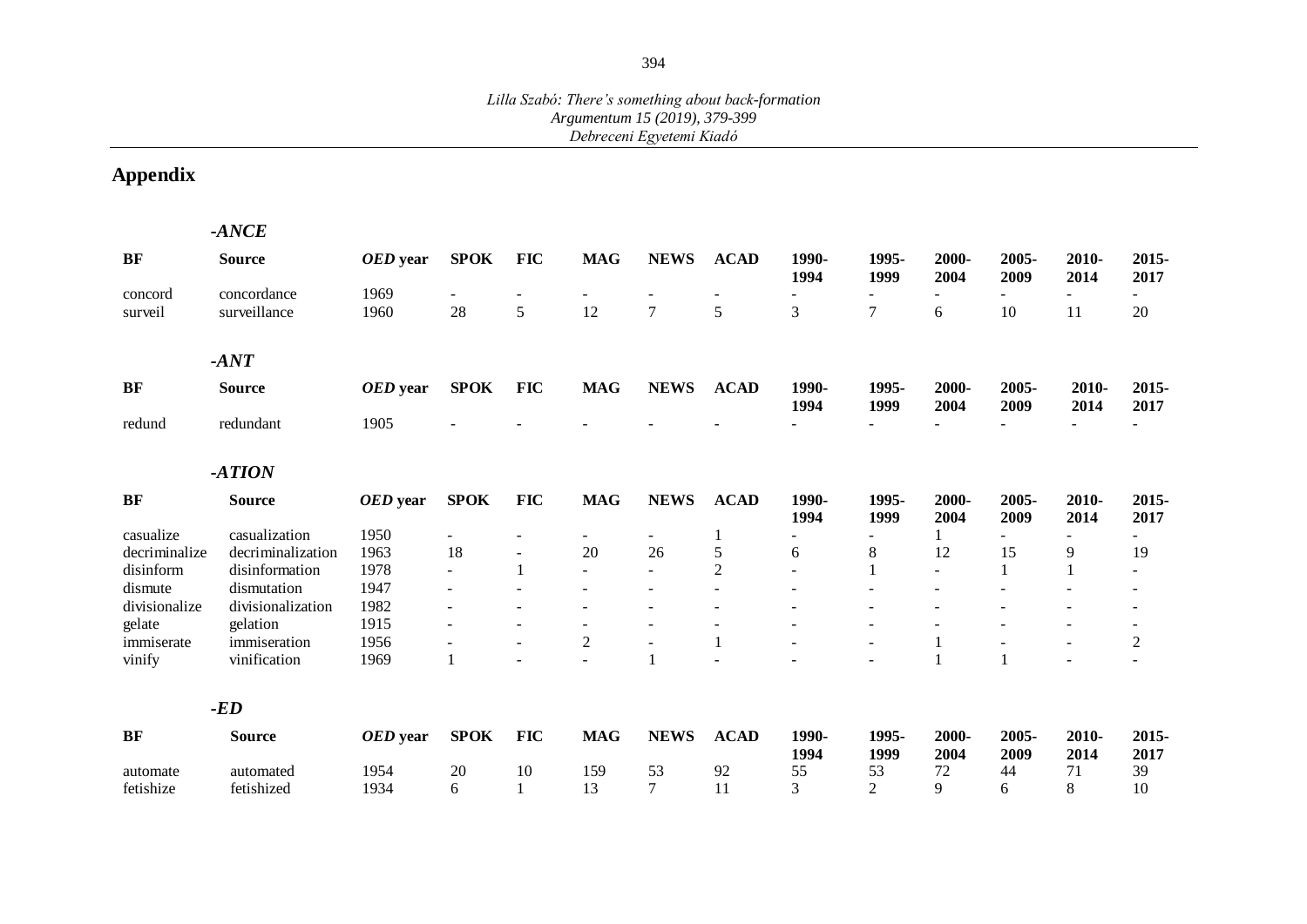|               |                 |          |                |                          | Luia Szabo: There s something about back-formation<br>Argumentum 15 (2019), 379-399 | Debreceni Egyetemi Kiadó |                      |               |                |                          |                |                  |               |
|---------------|-----------------|----------|----------------|--------------------------|-------------------------------------------------------------------------------------|--------------------------|----------------------|---------------|----------------|--------------------------|----------------|------------------|---------------|
| half-ass      | half-assed      | 1954     |                |                          | $\boldsymbol{2}$                                                                    | 1                        | $\blacksquare$       |               |                | 1                        |                | $\boldsymbol{2}$ |               |
| index-link    | index-linked    | 1974     |                |                          |                                                                                     | ÷                        |                      |               |                |                          |                |                  |               |
| involute      | involuted       | 1904     |                | $\mathbf{1}$             |                                                                                     |                          | 3                    |               | 1              |                          | $\sqrt{2}$     |                  | $\mathbf{1}$  |
| jam-pack      | jam-packed      | 1938     |                | $\sim$                   | 1                                                                                   | 1                        | $\overline{a}$       |               |                | $\mathbf{1}$             | $\overline{a}$ | 1                |               |
| silver-point  | silver-pointed  | 1976     |                | $\sim$                   | $\overline{2}$                                                                      | $\overline{a}$           | $\overline{a}$       |               |                | $\sqrt{2}$               |                |                  |               |
| sozzle        | sozzled         | 1937     |                | $\overline{\phantom{a}}$ | $\sim$                                                                              | $\sim$                   |                      |               | $\sim$         | $\sim$                   |                |                  |               |
| tenure        | tenured         | 1975     |                | $\overline{a}$           | $\overline{\phantom{a}}$                                                            |                          | -                    |               |                | $\overline{\phantom{a}}$ |                |                  |               |
| unweight      | unweighted      | 1930     |                | ÷,                       | 15                                                                                  | $\overline{2}$           | L,                   | $8\,$         | 3              | 5                        | 1              |                  |               |
|               | $-ENT$          |          |                |                          |                                                                                     |                          |                      |               |                |                          |                |                  |               |
| <b>BF</b>     | <b>Source</b>   | OED year | <b>SPOK</b>    | <b>FIC</b>               | <b>MAG</b>                                                                          | <b>NEWS</b>              | <b>ACAD</b>          | 1990-<br>1994 | 1995-<br>1999  | 2000-<br>2004            | 2005-<br>2009  | 2010-<br>2014    | 2015-<br>2017 |
| adolesce      | adolescent      | 1909     |                |                          |                                                                                     |                          |                      |               | $\overline{a}$ |                          |                |                  |               |
|               | $-ER$           |          |                |                          |                                                                                     |                          |                      |               |                |                          |                |                  |               |
| <b>BF</b>     | <b>Source</b>   | OED year | <b>SPOK</b>    | <b>FIC</b>               | <b>MAG</b>                                                                          | <b>NEWS</b>              | <b>ACAD</b>          | 1990-<br>1994 | 1995-<br>1999  | 2000-<br>2004            | 2005-<br>2009  | 2010-<br>2014    | 2015-<br>2017 |
| back-stab     | back-stabber    | 1925     | 1              |                          | 1                                                                                   | 4                        | $\overline{a}$       |               | $\overline{2}$ | $\overline{c}$           |                |                  | ÷,            |
| bludge        | bludger         | 1919     |                |                          |                                                                                     |                          | $\overline{a}$       |               |                |                          |                |                  |               |
| deverge       | deverger        | 1980     |                |                          |                                                                                     |                          | $\blacksquare$       |               |                |                          |                |                  |               |
| escalate      | escalator       | 1927     |                |                          |                                                                                     |                          | -                    |               |                |                          |                |                  |               |
| gold-dig      | gold-digger     | 1926     |                |                          |                                                                                     |                          | $\overline{a}$       |               |                |                          |                |                  |               |
| grice         | gricer          | 1971     |                | $\overline{\phantom{a}}$ |                                                                                     |                          | $\blacksquare$       |               | $\blacksquare$ | $\overline{a}$           |                |                  |               |
| guest-conduct | guest-conductor | 1945     | $\blacksquare$ | $\overline{\phantom{a}}$ |                                                                                     | $\mathbf{1}$             | $\ddot{\phantom{a}}$ |               | $\overline{a}$ | $\sim$                   | $\mathbf{1}$   | ÷.               |               |
| jig-bore      | jig-borer       | 1939     |                | $\overline{a}$           |                                                                                     | L.                       | $\overline{a}$       |               | $\overline{a}$ | $\overline{a}$           |                |                  |               |
| knuckle-dust  | knuckle-duster  | 1909     | $\overline{a}$ | $\overline{a}$           |                                                                                     |                          | $\overline{a}$       |               |                | $\overline{a}$           |                |                  |               |
| lech          | lecher          | 1911     |                | ÷.                       |                                                                                     |                          | $\overline{a}$       |               | $\sim$         | $\overline{a}$           |                |                  |               |
| loud-hail     | loud-hailer     | 1943     |                |                          |                                                                                     |                          |                      |               |                |                          |                |                  |               |
| nosy park     | nosy parker     | 1937     |                | ÷,                       |                                                                                     |                          |                      |               |                |                          |                |                  |               |
| poetaste      | poetaster       | 1908     |                |                          |                                                                                     |                          |                      |               |                |                          |                |                  |               |
| ripsnort      | ripsnorter      | 1932     |                | $\overline{\phantom{a}}$ |                                                                                     |                          |                      |               |                |                          |                |                  |               |

shake dance shake dancer ? - - - - - - - - - - spelunk spelunker 1965 - 1 1 - - - - - 1 1 - -

*Lilla Szabó: There's something about back-formation*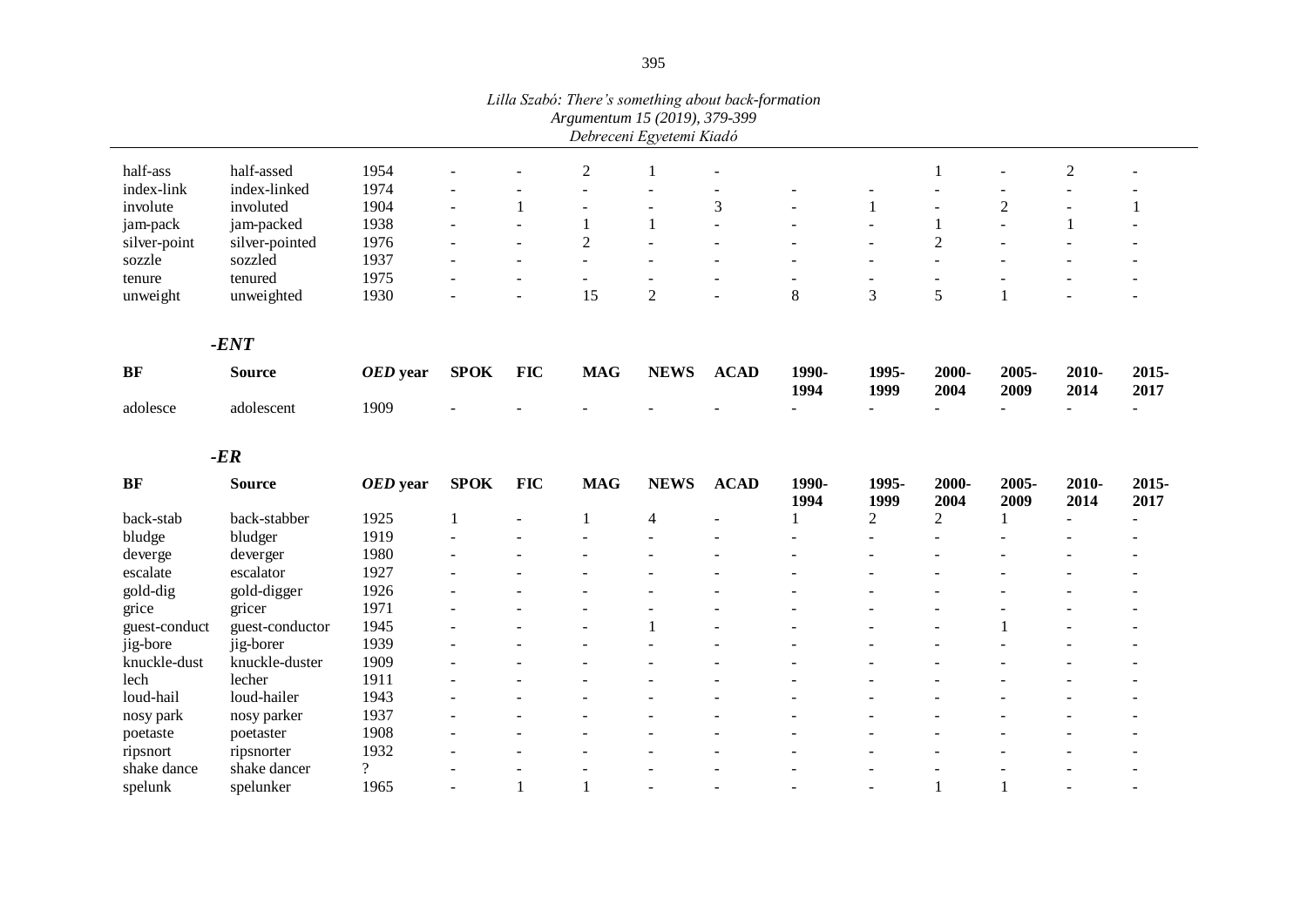|                          |                               |              |                          |                                  |                          | Lina B2abo. There's something about back-formation<br>Argumentum 15 (2019), 379-399 |                              |                          |                          |                |                          |                          |                |
|--------------------------|-------------------------------|--------------|--------------------------|----------------------------------|--------------------------|-------------------------------------------------------------------------------------|------------------------------|--------------------------|--------------------------|----------------|--------------------------|--------------------------|----------------|
|                          |                               |              |                          |                                  |                          | Debreceni Egyetemi Kiadó                                                            |                              |                          |                          |                |                          |                          |                |
|                          |                               |              |                          |                                  |                          |                                                                                     |                              |                          |                          |                |                          |                          |                |
| strap-hang               | strap-hanger<br>tape-recorder | 1908<br>1950 | $\blacksquare$<br>5      | $\blacksquare$<br>$\overline{4}$ | ٠<br>12                  | 6                                                                                   | 18                           | 6                        | 23                       | 9              | 3                        | $\mathfrak{Z}$           |                |
| tape-record<br>trend-set | trend-setter                  | 1965         | $\sim$                   |                                  | ÷                        | $\sim$                                                                              | $\sim$                       | $\sim$                   | $\sim$                   | $\sim$         | $\sim$                   | $\blacksquare$           | $\mathbf{1}$   |
| trouble-shoot            | trouble-shooter               | 1938         | $\overline{a}$           | $\overline{\phantom{a}}$<br>1    | 3                        | 1                                                                                   |                              | $\overline{2}$           |                          |                |                          | 3                        |                |
|                          |                               | 1920         |                          |                                  |                          |                                                                                     |                              |                          |                          |                |                          |                          |                |
| tub-thump                | tub-thumper                   | 1980         |                          | $\overline{\phantom{a}}$         | $\blacksquare$<br>3      |                                                                                     |                              |                          |                          |                |                          | $\mathbf 1$              |                |
| turbo-charge             | turbo-charger                 | 1932         | $\blacksquare$<br>9      | $\overline{\phantom{0}}$         | 15                       | 1                                                                                   |                              |                          |                          | 9              | 15                       | 3                        |                |
| tweeze                   | tweezers                      |              |                          | 6                                |                          |                                                                                     | $\overline{\phantom{a}}$     |                          |                          |                | $\mathbf{1}$             |                          | $\overline{2}$ |
| vacuum-clean             | vacuum-cleaner                | 1912         | $\blacksquare$           | $\mathbf{1}$                     | $\blacksquare$<br>3      | $\blacksquare$                                                                      | $\overline{\phantom{a}}$     |                          |                          |                |                          | $\blacksquare$           | $\sim$         |
| verge                    | verger                        | 1900         | $\blacksquare$           | $\mathbf{1}$                     |                          | $\sim$                                                                              | 1                            |                          | 3                        |                | 1                        |                          |                |
| whipper snap             | whipper snapper               | 1908         | $\overline{2}$           | $\blacksquare$<br>$\overline{2}$ | 10                       | $\sim$<br>3                                                                         | $\overline{\phantom{a}}$     | $\sim$<br>8              |                          |                | $\sim$<br>$\overline{2}$ | $\overline{2}$           |                |
| windsurf                 | windsurfer                    | 1969         |                          |                                  |                          |                                                                                     |                              |                          | $\overline{4}$           |                |                          |                          | 1              |
|                          |                               |              |                          |                                  |                          |                                                                                     |                              |                          |                          |                |                          |                          |                |
| $-IC$                    |                               |              |                          |                                  |                          |                                                                                     |                              |                          |                          |                |                          |                          |                |
| <b>BF</b>                | <b>Source</b>                 | OED year     | <b>SPOK</b>              | <b>FIC</b>                       | <b>MAG</b>               | <b>NEWS</b>                                                                         | <b>ACAD</b>                  | 1990-<br>1994            | 1995-<br>1999            | 2000-<br>2004  | 2005-<br>2009            | 2010-<br>2014            | 2015-<br>2017  |
| cathect                  | cathectic                     | 1936         |                          |                                  |                          | 1                                                                                   |                              | $\sim$                   | $\sim$                   | 2              |                          |                          |                |
|                          |                               |              |                          |                                  |                          |                                                                                     |                              |                          |                          |                |                          |                          |                |
|                          | $-ING$                        |              |                          |                                  |                          |                                                                                     |                              |                          |                          |                |                          |                          |                |
| <b>BF</b>                |                               |              | <b>SPOK</b>              | <b>FIC</b>                       | <b>MAG</b>               | <b>NEWS</b>                                                                         | <b>ACAD</b>                  | 1990-                    | 1995-                    | 2000-          | 2005-                    | 2010-                    | 2015-          |
|                          | <b>Source</b>                 | OED year     |                          |                                  |                          |                                                                                     |                              | 1994                     | 1999                     | 2004           | 2009                     | 2014                     | 2017           |
| bastard-trench           | bastard-trenching             | 1923         |                          |                                  |                          |                                                                                     |                              | $\overline{a}$           |                          |                |                          |                          |                |
| belly-land               | belly-landing                 | 1944         | $\blacksquare$           | 1                                |                          | $\overline{a}$                                                                      |                              | $\sim$                   |                          |                | 1                        |                          |                |
| carjack                  | carjacking                    | 1991         | 5                        | 4                                | 3                        | 12                                                                                  | $\overline{\phantom{a}}$     | 3                        | $\overline{4}$           | $\overline{2}$ | $\overline{2}$           | $\,8\,$                  | 5              |
| cash-crop                | cash-cropping                 | 1960         | $\blacksquare$           | $\overline{\phantom{a}}$         | $\overline{\phantom{a}}$ | $\overline{\phantom{0}}$                                                            | $\qquad \qquad \blacksquare$ | $\sim$                   | $\overline{\phantom{a}}$ |                |                          | $\overline{\phantom{a}}$ |                |
| crash-land               | crash-landing                 | 1941         | $\mathbf{1}$             | $\overline{4}$                   | 9                        | 6                                                                                   | $\overline{2}$               | 3                        | 6                        | 6              | 3                        | $\overline{4}$           |                |
| crazy-pave               | crazy-paving                  | 1960         | $\blacksquare$           |                                  | ÷                        |                                                                                     | $\overline{\phantom{a}}$     | $\blacksquare$           |                          |                |                          |                          |                |
| cross-dress              | cross-dressing                | 1966         | 3                        | 3                                | 3                        | 1                                                                                   | $\mathbf{1}$                 | $\overline{2}$           | $\sqrt{2}$               | $\overline{2}$ | $\mathbf{1}$             | $\overline{2}$           | $\overline{2}$ |
| direct-dial              | direct-dialling               | 1968         | $\overline{a}$           | $\mathbf{1}$                     | $\sim$                   | 1                                                                                   |                              | 1                        |                          |                |                          |                          |                |
| fly-tip                  | fly-tipping                   | 1985         | $\blacksquare$           |                                  | $\overline{\phantom{0}}$ | ۰                                                                                   | $\blacksquare$               |                          |                          |                |                          |                          |                |
| intercool                | intercooling                  | 1944         | $\overline{\phantom{a}}$ | $\overline{\phantom{a}}$         | $\overline{\phantom{a}}$ | $\sim$                                                                              | $\overline{\phantom{a}}$     |                          |                          |                |                          |                          |                |
| interline                | interlining                   | 1975         | $\overline{4}$           | $\overline{a}$                   | $\mathbf{1}$             | $\overline{2}$                                                                      | 10                           | $\,$ 8 $\,$              | $\mathbf{1}$             | 1              | $\overline{2}$           | $\mathbf{1}$             | 4              |
| kite-fly                 | kite-flying                   | 1965         |                          |                                  |                          |                                                                                     |                              |                          |                          |                |                          |                          |                |
| lick-spittle             | lick-spittling                | 1927         |                          | 1                                | $\overline{\phantom{0}}$ | $\overline{\phantom{0}}$                                                            |                              | $\overline{\phantom{a}}$ |                          |                |                          |                          |                |

*Lilla Szabó: There's something about back-formation*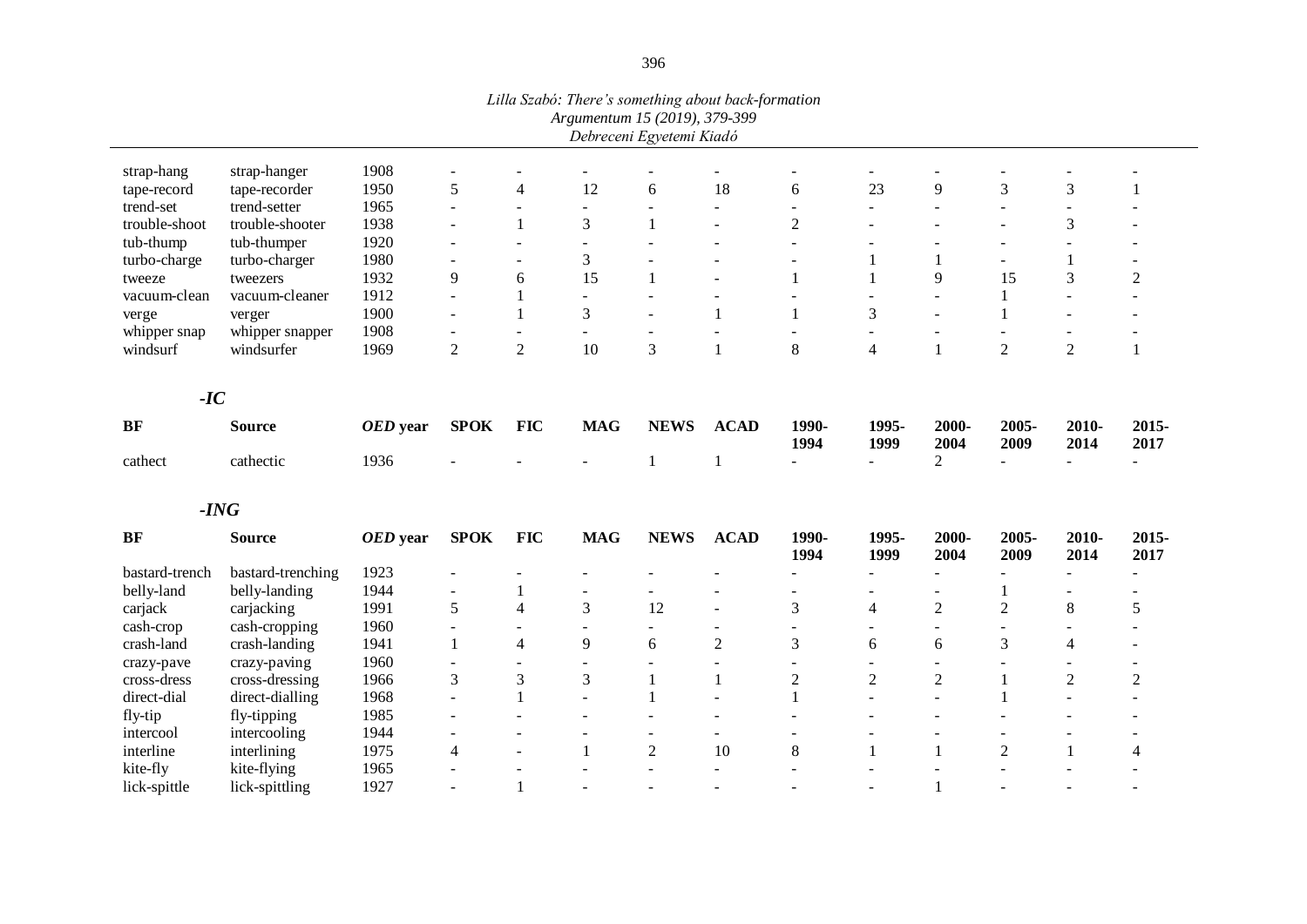|             |                 |      | Luia Szabo: There s someining about back-formation |    | Debreceni Egyetemi Kiadó | Argumentum 15 (2019), 379-399 |   |    |    |    |    |  |
|-------------|-----------------|------|----------------------------------------------------|----|--------------------------|-------------------------------|---|----|----|----|----|--|
| mainstreet  | mainstreeting   | 1960 |                                                    |    |                          |                               | - |    |    |    |    |  |
| shadow-cast | shadow-casting  | 1971 |                                                    |    |                          |                               |   |    |    |    |    |  |
| shrink-wrap | shrink-wrapping | 1969 | 15                                                 | 28 |                          |                               | 8 | 13 | 13 | 14 | 12 |  |
| spear-fish  | spear-fishing   | 1962 |                                                    |    |                          |                               |   |    |    |    |    |  |
| spray-paint | spray-painting  | 1928 |                                                    | 19 |                          |                               |   |    |    |    |    |  |

switch-sell switch-selling 1965 - - - - - - - - - - - - - - - - - tail-walk tail-walking 1971 - - - - - - - - - - - - - - - - type-cast type-casting 1946 5 - 1 2 - 3 1 2 1 - 1 upkeep upkeeping 1926 38 131 217 189 84 114 118 100 114 132 81 valet-park valet-parking 1983 - - - - - - - - - - vape vaping 1983 1 1 10 3 - - - - - - - 4 11

wheel-engraving 1937 - - - - - - - - - - -

*Lilla Szabó: There's something about back-formation*

#### *-ION*

wheelengrave

| <b>BF</b>   | <b>Source</b> | OED year | <b>SPOK</b> | <b>FIC</b>               | <b>MAG</b>               | <b>NEWS</b> | <b>ACAD</b>              | 1990-<br>1994            | 1995-<br>1999            | 2000-<br>2004 | 2005-<br>2009            | 2010-<br>2014            | 2015-<br>2017                |
|-------------|---------------|----------|-------------|--------------------------|--------------------------|-------------|--------------------------|--------------------------|--------------------------|---------------|--------------------------|--------------------------|------------------------------|
| derecognize | derecognition | 1964     |             |                          |                          |             | $\overline{\phantom{a}}$ |                          |                          |               |                          |                          |                              |
| deregulate  | deregulation  | 1964     | 46          | 2                        | 46                       | 71          | 36                       | 43                       | 59                       | 53            | 17                       | 17                       | 12                           |
| emote       | emotion       | 1900     | 19          | 9                        | 28                       | 11          | 8                        | 11                       | $\mathcal{L}$            | 19            | 13                       | 15                       | 10                           |
| liaise      | liaison       | 1928     | 5           | 18                       | 4                        |             | 18                       | 3                        | 4                        | 3             | 10                       | 15                       | 11                           |
| postdict    | postdiction   | 1952     |             | $\overline{\phantom{0}}$ | ۰                        | -           | 16                       | 2                        | 5                        | 6             | $\overline{\phantom{0}}$ | 3                        | $\qquad \qquad \blacksquare$ |
| retrodict   | retrodiction  | 1940     |             | $\overline{\phantom{0}}$ | $\overline{\phantom{a}}$ |             |                          | $\overline{\phantom{0}}$ | $\overline{\phantom{a}}$ |               | -                        | $\overline{\phantom{0}}$ |                              |
| televise    | television    | 1926     | 42          | $\overline{2}$           | 35                       | 103         | 9                        | 59                       | 59                       | 29            | 21                       | 16                       |                              |
|             | $-ISH$        |          |             |                          |                          |             |                          |                          |                          |               |                          |                          |                              |
| <b>BF</b>   | <b>Source</b> | OED year | <b>SPOK</b> | <b>FIC</b>               | <b>MAG</b>               | <b>NEWS</b> | <b>ACAD</b>              | 1990-<br>1994            | 1995-<br>1999            | 2000-<br>2004 | 2005-<br>2009            | 2010-<br>2014            | 2015-<br>2017                |
| peeve       | peevish       | 1908     |             |                          |                          |             |                          |                          |                          |               |                          | $\overline{\phantom{a}}$ |                              |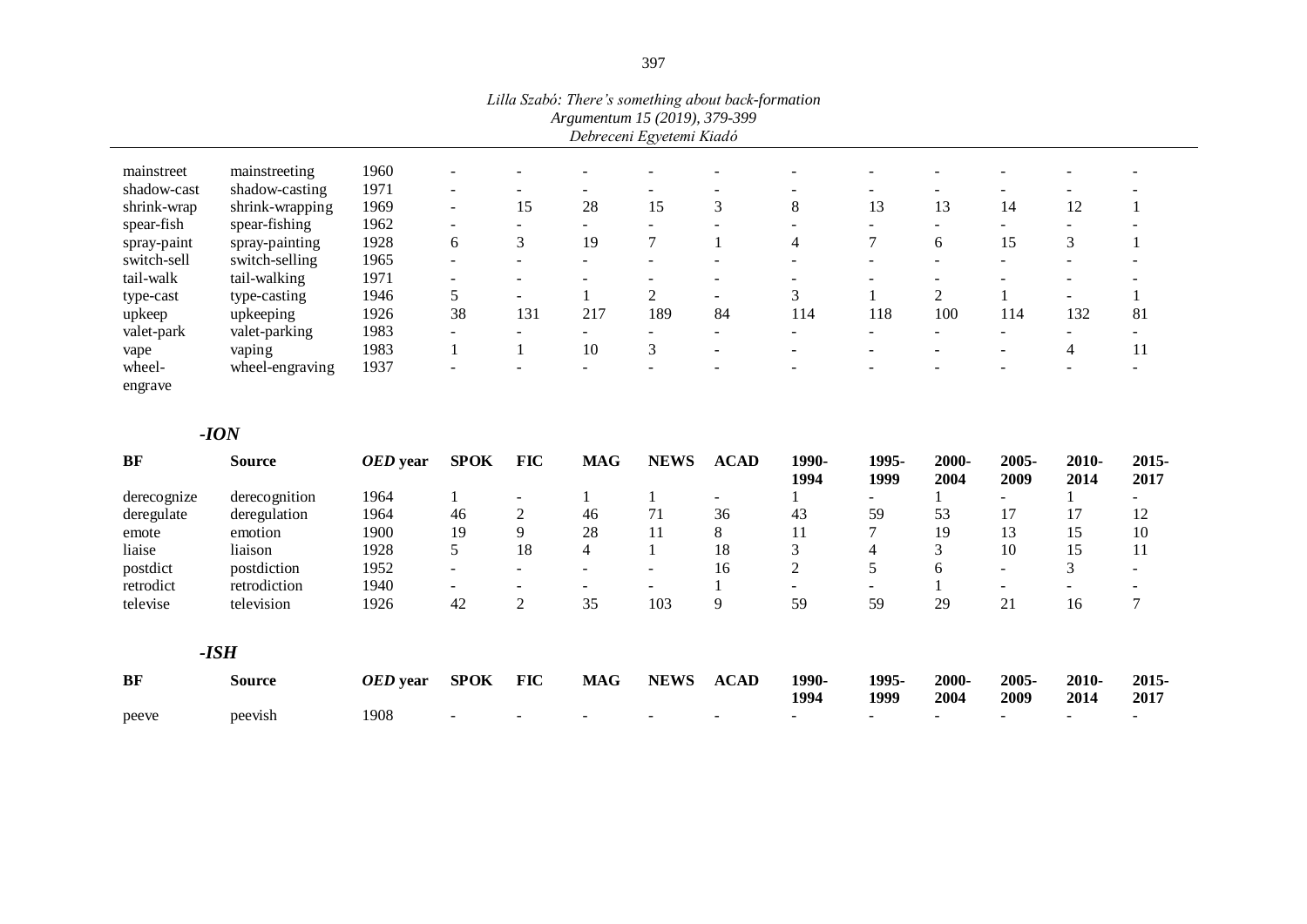|                    |                                   |          |                |              | Argumentum 15 (2019), 3/9-399 | Debreceni Egyetemi Kiadó |              |               |                |               |               |               |                  |
|--------------------|-----------------------------------|----------|----------------|--------------|-------------------------------|--------------------------|--------------|---------------|----------------|---------------|---------------|---------------|------------------|
|                    |                                   |          |                |              |                               |                          |              |               |                |               |               |               |                  |
|                    | $-IVE$                            |          |                |              |                               |                          |              |               |                |               |               |               |                  |
| <b>BF</b>          | <b>Source</b>                     | OED year | <b>SPOK</b>    | <b>FIC</b>   | <b>MAG</b>                    | <b>NEWS</b>              | <b>ACAD</b>  | 1990-<br>1994 | 1995-<br>1999  | 2000-<br>2004 | 2005-<br>2009 | 2010-<br>2014 | 2015-<br>2017    |
| explete            | expletive                         | 1902     |                |              |                               |                          |              | $\sim$        |                | $\equiv$      |               | $\sim$        | $\overline{a}$   |
|                    | $-MENT$                           |          |                |              |                               |                          |              |               |                |               |               |               |                  |
| <b>BF</b>          | <b>Source</b>                     | OED year | <b>SPOK</b>    | <b>FIC</b>   | <b>MAG</b>                    | <b>NEWS</b>              | <b>ACAD</b>  | 1990-<br>1994 | 1995-<br>1999  | 2000-<br>2004 | 2005-<br>2009 | 2010-<br>2014 | 2015-<br>2017    |
| flower-<br>arrange | flower-<br>arrangement            | 1955     |                |              |                               |                          |              | $\sim$        |                |               |               | $\sim$        | ÷.               |
|                    | $-OUS$                            |          |                |              |                               |                          |              |               |                |               |               |               |                  |
| <b>BF</b>          | <b>Source</b>                     | OED year | <b>SPOK</b>    | <b>FIC</b>   | <b>MAG</b>                    | <b>NEWS</b>              | <b>ACAD</b>  | 1990-<br>1994 | 1995-<br>1999  | 2000-<br>2004 | 2005-<br>2009 | 2010-<br>2014 | $2015 -$<br>2017 |
| stupend            | stupendous                        | 1904     |                |              |                               |                          |              | $\omega$      |                |               |               |               |                  |
| $-Y$               |                                   |          |                |              |                               |                          |              |               |                |               |               |               |                  |
| <b>BF</b>          | <b>Source</b>                     | OED year | <b>SPOK</b>    | <b>FIC</b>   | <b>MAG</b>                    | <b>NEWS</b>              | <b>ACAD</b>  | 1990-<br>1994 | 1995-<br>1999  | 2000-<br>2004 | 2005-<br>2009 | 2010-<br>2014 | 2015-<br>2017    |
| bibliograph        | bibliography                      | 1961     |                |              |                               |                          |              | $\sim$        |                |               |               | $\sim$        | ÷.               |
| choreograph        | choreography                      | 1943     | 34             | 16           | 36                            | 57                       | 17           | 25            | 26             | 38            | 40            | 19            | 12               |
| floss              | flossy                            | 1938     | $\blacksquare$ | $\mathbf{1}$ | $\sim$                        | $\blacksquare$           | $\mathbf{r}$ | $\mathbf{r}$  | $\overline{a}$ | $\sim$        | $\mathbf{r}$  | $\mathbf{r}$  | 1                |
| holograph          | holography                        | 1968     | $\sim$         | 1            |                               |                          |              | $\sim$        |                | $\sim$        | $\mathbf{1}$  | $\sim$        | $\sim$           |
| nap                | nappy                             | 1953     |                |              |                               |                          |              |               |                |               |               |               | $\sim$           |
|                    | $-ER$ $-ING$                      |          |                |              |                               |                          |              |               |                |               |               |               |                  |
| <b>BF</b>          | <b>Source</b>                     | OED year | <b>SPOK</b>    | <b>FIC</b>   | <b>MAG</b>                    | <b>NEWS</b>              | <b>ACAD</b>  | 1990-<br>1994 | 1995-<br>1999  | 2000-<br>2004 | 2005-<br>2009 | 2010-<br>2014 | 2015-<br>2017    |
| ground-strafe      | ground-strafer<br>ground-strafing | 1943     |                |              |                               |                          |              |               |                |               |               |               |                  |

*Lilla Szabó: There's something about back-formation Argumentum 15 (2019), 379-399*